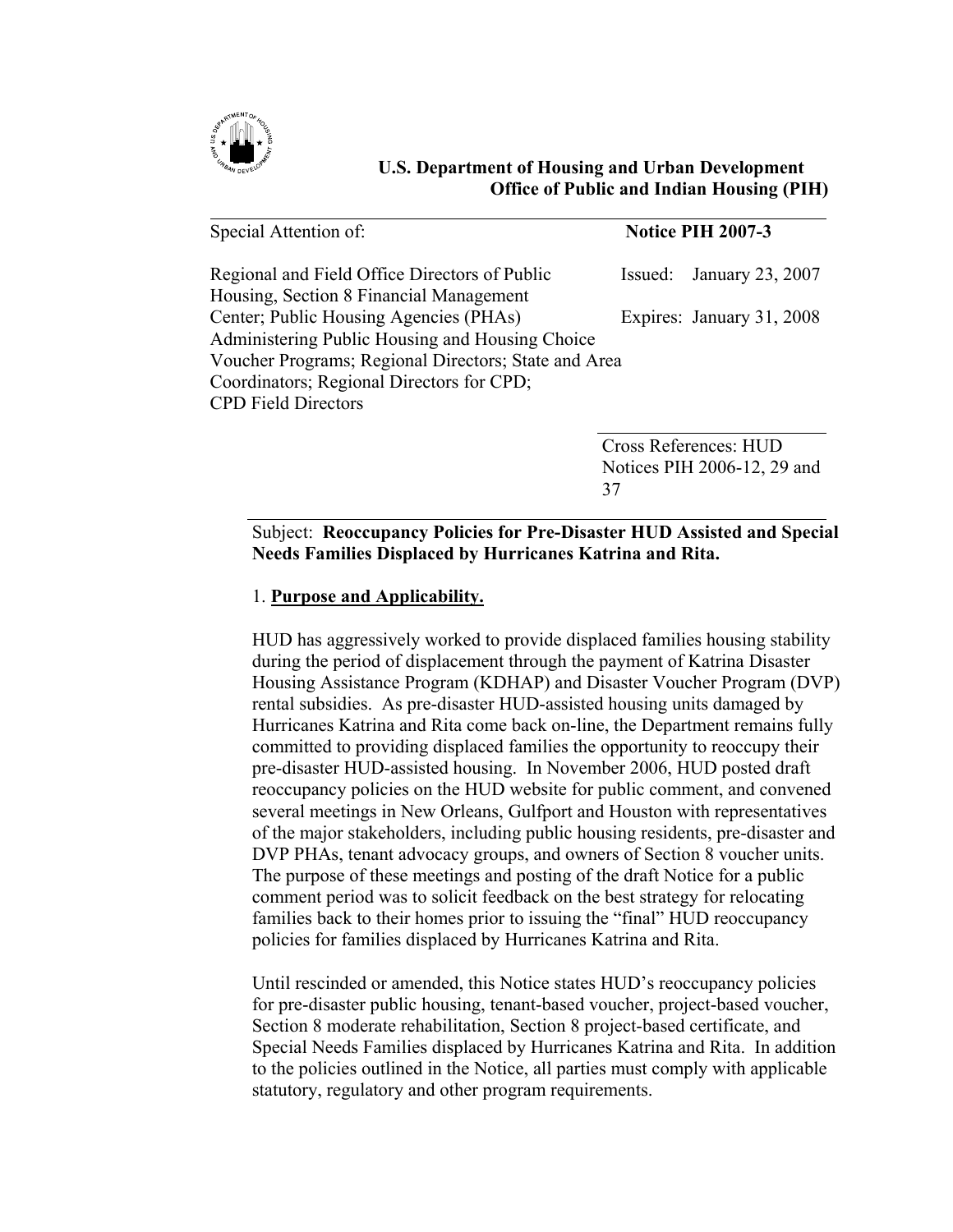This Notice is only applicable to families that received HUD assistance under the programs mentioned in the prior paragraph of this Notice. This Notice is not applicable to families that received HUD assistance under a program administered by the Office of Housing.

### 2. **Background.**

In late August 2005, Hurricane Katrina hit the Gulf Coast area of the United States causing unprecedented and catastrophic damage to property, significant loss of life, and massive displacement of individuals and families from their homes and communities. In September 2005, Hurricane Rita closely followed Hurricane Katrina and once again hit the Gulf Coast, adding to the property damage and displacement that already had been caused by Hurricane Katrina.

In response to Hurricane Katrina, FEMA through a mission assignment with HUD, funded the KDHAP to provide temporary rent subsidy assistance for certain families displaced by Hurricane Katrina. Notice PIH 2005-36, issued December 1, 2005, provides the operating requirements for the KDHAP.

The Department of Defense Appropriations Act, 2006 (Public Law No. 109- 148 approved December 30, 2005), provided direct funding to HUD for the DVP to provide temporary housing assistance for certain families displaced by Hurricanes Katrina and Rita. Shortly after passage of the legislation authorizing the DVP, the FEMA mission assignment ended and KDHAP assistance was converted to DVP assistance for the families assisted under the KDHAP. The DVP legislation also provides that all households receiving DVP housing vouchers "shall be eligible to reoccupy their previous assisted housing, if and when it becomes available". Families did not forfeit their eligibility for their pre-disaster housing by accepting the DVP assistance.

PIH 2006-12, issued February 3, 2006, provides the operating requirements for the DVP. These operating requirements were subsequently amended by PIH 2006-37, issued September 28, 2006. The DVP provides a temporary monthly rent subsidy during the time in which the family's former home is repaired or replaced. Unless expressly renewed or extended by Congress, DVP assistance is time-limited. For purposes of administering the DVP, HUD is using September 30, 2007, as the date by which assistance to DVP participants is expected to end.

HUD developed the Disaster Information System (DIS) in support of the KDHAP and DVP. The DIS contains information concerning both KDHAP and DVP participants, and other families receiving HUD housing assistance prior to Hurricanes Katrina and Rita.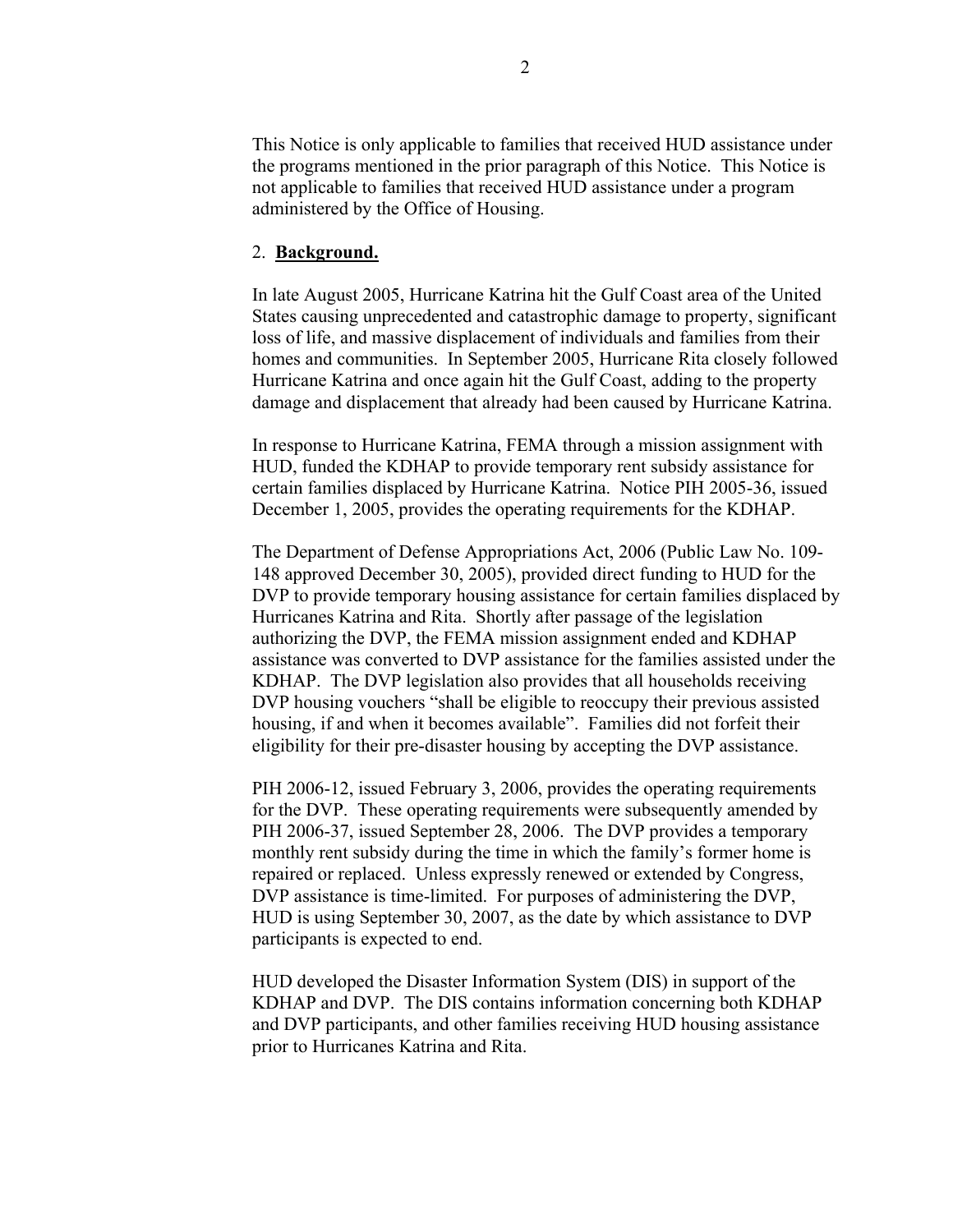### 3. **Definitions.**

Definitions of key terms that appear in this Notice are as follows:

*Day*, for purposes of this Notice, is defined as a calendar day.

*Disaster Information System (DIS)* is a web-based information system that reflects the universe of families who are currently receiving or are eligible to receive DVP assistance. This system is located on the HUD website and may be accessed by HUD field offices and PHAs.

*Disaster Recovery Priority List* is a list maintained by the pre-disaster PHA or Special Needs housing provider that identifies the families who will receive a priority in occupying an available project-based assisted housing unit in the pre-disaster area. See also Section 7 of this Notice.

*Disaster Voucher Program (DVP) PHA* is the PHA that provides (DVP) assistance to the displaced family after Hurricanes Katrina and Rita.

*Early Release from the DVP Lease* means that the owner of the DVP unit has agreed to the early termination of the DVP tenancy (1) before the initial lease term ends or (2) before the tenancy can otherwise be terminated by the family in accordance with the terms of the lease, including any notice requirements. For purposes of this Notice, Early Release from the DVP Lease refers only to cases where, without the owner's agreement, the earliest possible termination date of the DVP tenancy in accordance with the terms of the lease would be effective after the family's deadline to return to the pre-disaster unit.

*Pre-Disaster PHA* is the PHA that provided housing assistance to the family prior to Hurricanes Katrina and Rita.

*Project-Based Assisted Unit*, for purposes of this Notice, is defined as a unit assisted under the public housing, Section 8 project-based certificate, Section 8 project-based voucher, Section 8 moderate rehabilitation, supportive housing, shelter plus care, or Housing Opportunities for Persons with AIDS programs. It does not include project-based assisted units under programs administered by the Office of Housing.

*Special Needs Family*, for purposes of this Notice, is defined as an individual or family that resided in an emergency shelter, transitional housing or housing assisted through a Special Needs housing program (Supportive Housing Program, Shelter Plus Care, or Housing Opportunities for Persons with AIDS (HOPWA)); or was sleeping on the streets or in other places not meant for human habitation in one of the federally declared disaster areas between August 21 to 28, 2005 (for Hurricane Katrina) or September 16 to 23, 2005 (for Hurricane Rita).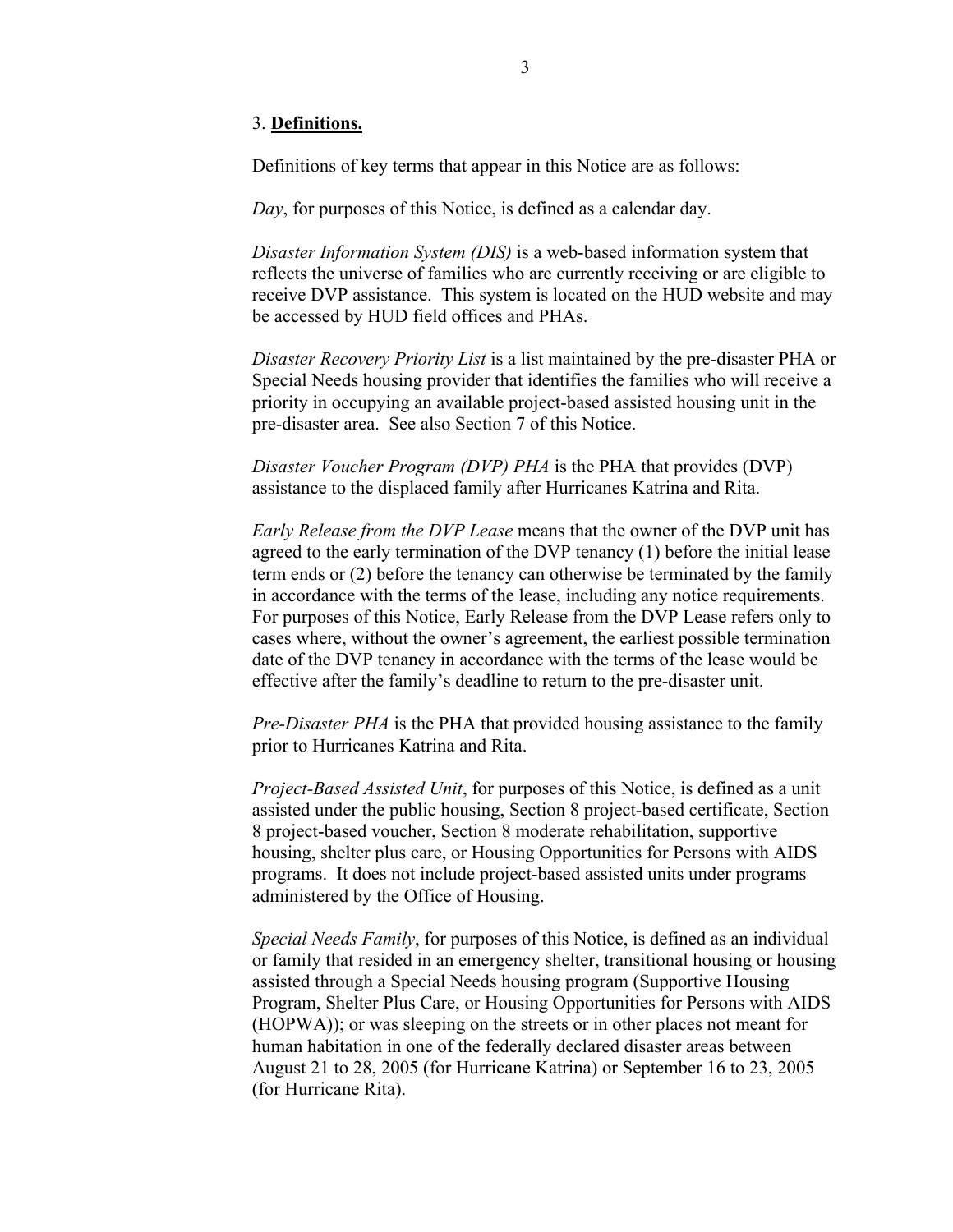*Special Needs Providers* are the agencies or organizations providing homeless and/or HOPWA services in a community or Continuum of Care jurisdiction.

### 4. **Reoccupancy Policies: Maintaining Contact with Displaced Families.**

a. *Contact when the family applies for the DVP*. Sections 4.f and 4.g of Notice PIH 2006-12 outlines the family application process for the DVP, including the Referral Call Center (RCC) counselor or DVP PHA determination if the pre-disaster unit is now available for occupancy, and whether the family wants to return or receive DVP assistance in another location.

b. *Contact During the DVP Tenancy and When Pre-Disaster Units are Coming Back On-Line*. The pre-disaster PHA or Special Needs housing provider should keep families apprised of the availability of their pre-disaster project-based assisted units. Families need to reoccupy their pre-disaster housing unit within established deadlines or forego their opportunity to return so owners can lease the units to other eligible families.

The reoccupancy policies vary somewhat by program, and are detailed in Appendices to this Notice. When the family's pre-disaster housing assistance was project-based, the displaced families must be notified in writing at least 60 days prior to the expected date the unit will be ready for reoccupancy, and families must be given at least 30 days from the date the unit is actually ready for occupancy to return to their units<sup>[1](#page-3-0)</sup>. Once a unit is ready for occupancy, the family may reoccupy their pre-disaster unit at any time, provided they do so before the return deadline established by the PHA or Special Needs housing provider. For families that had pre-disaster tenant-based vouchers, there is considerable flexibility since the family's return to their pre-disaster area with continued voucher assistance is not dependent on the availability of a specific unit, and the family may receive assistance in another jurisdiction under portability.

In order to coordinate the timing of reoccupancy moves with the date that the initial DVP lease term ends (or the DVP lease can otherwise be terminated by mutual rescission or in accordance with the terms of the lease), HUD will prepare monthly DIS reports listing families whose DVP initial lease term will end within 120 days or less. The Office of Public and Indian Housing (PIH) will send these expiring DVP lease reports to both the pre-disaster PHA and

<span id="page-3-0"></span><sup>&</sup>lt;sup>1</sup> If a unit is ready for occupancy at the time the pre-disaster PHA or Special Needs housing provider receives this Notice (or if the unit will be ready for occupancy before 60 days from the time the predisaster PHA or Special Needs housing provider receives this Notice), the pre-disaster PHA or Special Needs housing provider may opt to provide the family a shorter time to return to their predisaster housing. In such cases, the pre-disaster PHA or Special Needs housing provider may send the family one return notice (not two return notices) with a return deadline of at least 45 days.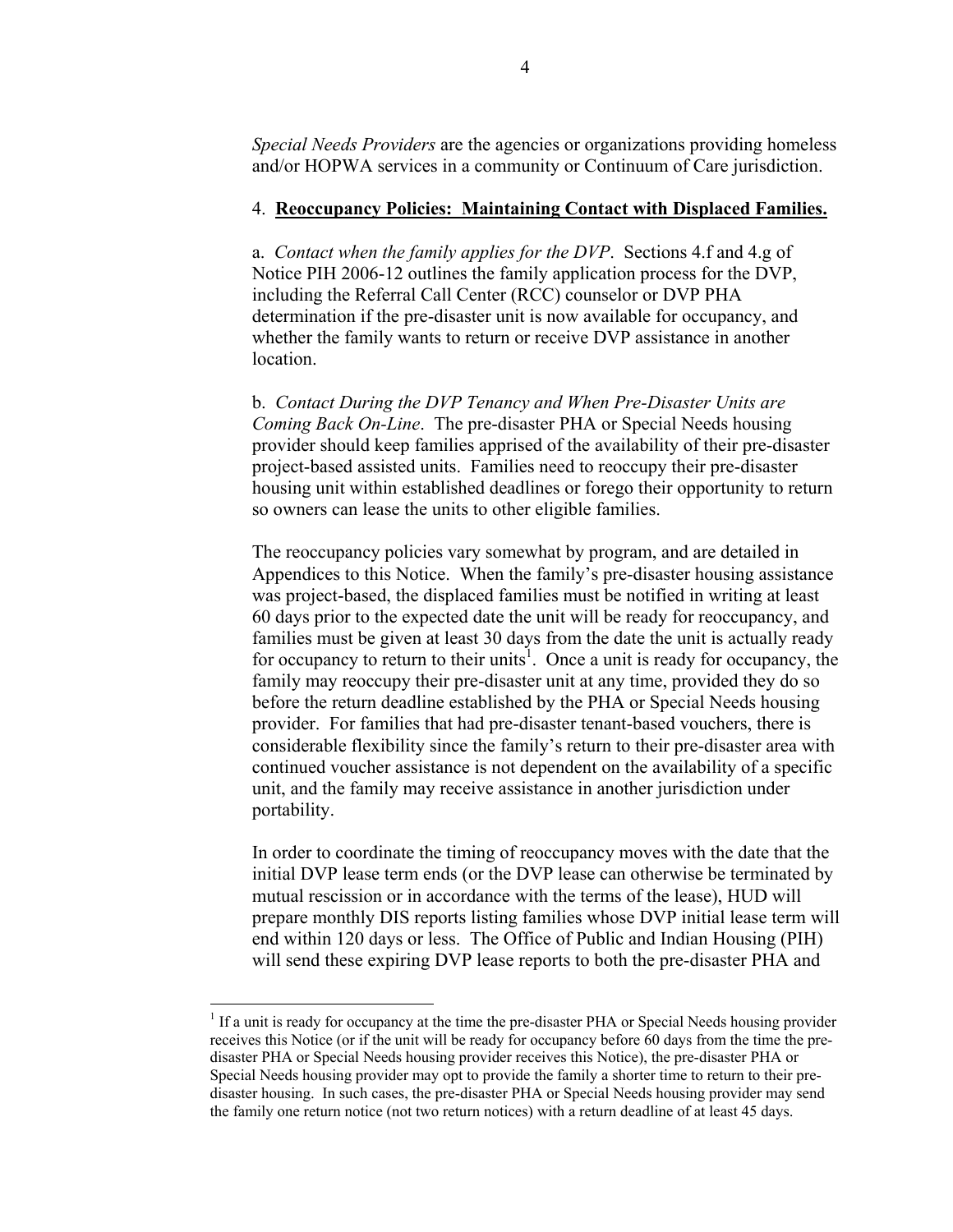the DVP PHA. The Office of Community Planning and Development (CPD) will provide relevant information to Special Needs housing providers.

Once the DVP and pre-disaster PHAs receive the DIS report, they should monitor the order in which leases are expiring and coordinate efforts to reoccupy the pre-disaster assisted housing units in order to create as smooth as possible transition for the family's return. The DVP PHA should assist the family in negotiating any necessary early release from the DVP lease, and inform the pre-disaster PHA or Special Needs housing provider of any pending DVP lease terminations. The DVP PHA will inform the pre-disaster PHA or Special Needs housing provider when the DVP lease has been terminated and record the family's end of DVP participation in the DIS.

Effective communication between the DVP PHA and the pre-disaster PHA or Special Needs housing provider is essential. Contact information such as PHA addresses and phone numbers can be accessed on the PIH website at [www.hud.gov/pih](http://www.hud.gov/pih) and from the local HUD field office. The pre-disaster PHA or Special Needs housing provider must provide to the DVP PHA copies of letters to a family concerning the reoccupancy of their pre-disaster unit. It is recommended that the pre-disaster PHA, Special Needs housing provider, and DVP PHA provide each other with a copy of all written communications with the DVP family.

c. *Resources for finding displaced families.* The pre-disaster PHA or Special Needs housing provider will decide the best way to locate their displaced families. Methods of contact may include letters to any known post-disaster address, postings at public areas, pre-disaster PHA web postings, and radio, newspaper and television public announcements. In the past, sending letters to the family's last known address has proven to be a successful way to contact a family that has filed a change of address with the postal service. Resident organization leaders may also have suggestions about the best way to contact families, and may know where the families relocated.

Pre-disaster PHA and Special Needs housing provider efforts to contact families should be documented. Pre-disaster PHAs and Special Needs housing providers may opt to send families certified letters.

In addition, HUD has family contact and leasing information for families receiving KDHAP and DVP assistance, and may have contact information for some other families that received pre-disaster housing assistance. This contact information is in the DIS, and can be accessed by PHAs. PIH will provide this information to CPD so CPD can forward relevant information to Special Needs housing providers.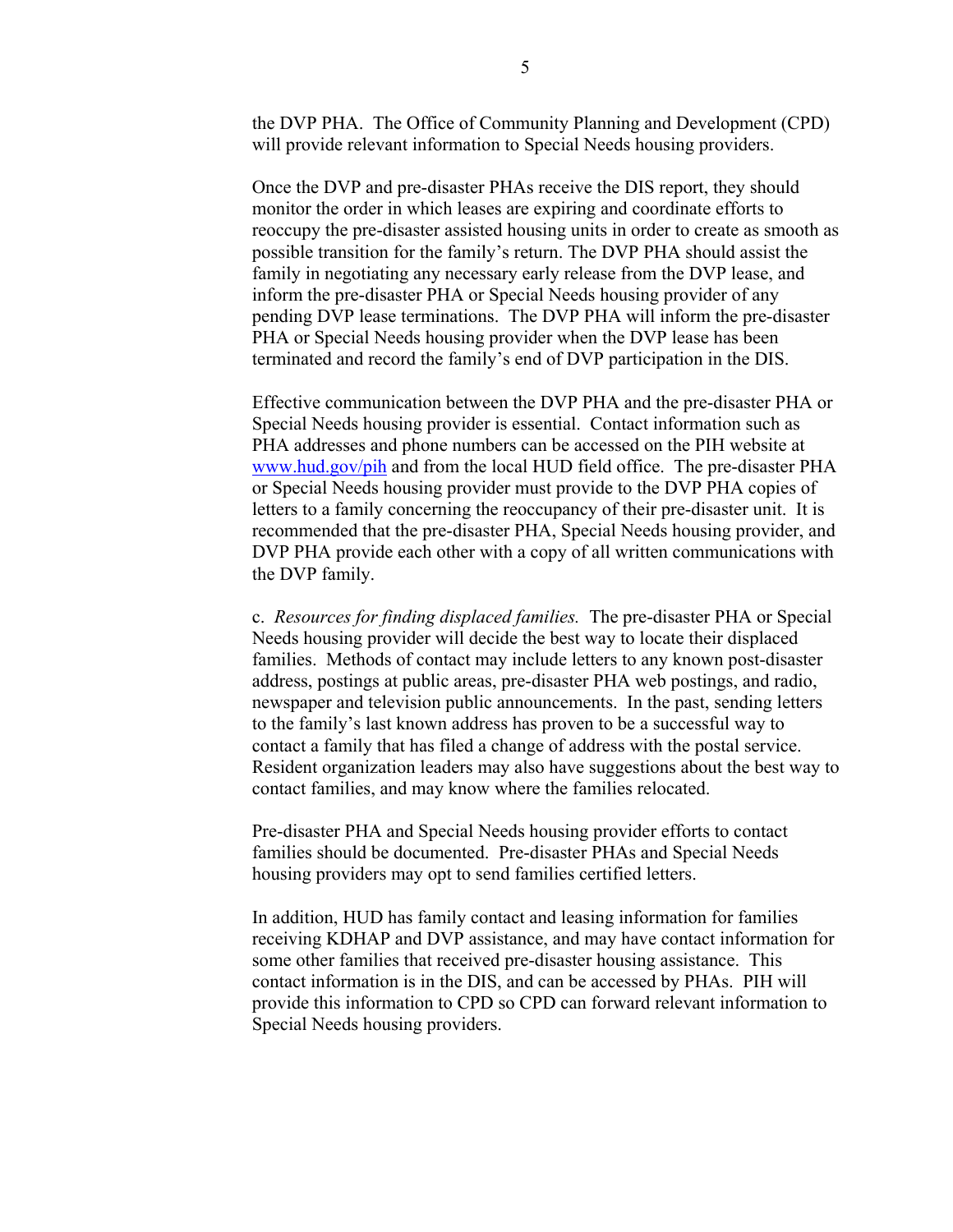d. *Letters to families.* Sample generic letters informing displaced families of the availability of their pre-disaster housing, and requesting a family certification of intent to reoccupy the pre-disaster project-based assisted housing or return to the pre-disaster tenant-based voucher location are Appendices 8 and 9 to this Notice. It is suggested that pre-disaster PHAs enclose a self-addressed postage-paid return envelope with these letters to families.

# 5. **Supplemental Policies for Families Receiving DVP Assistance.**

Appendices 1, 3, 5 and 7 specify the supplemental reoccupancy policies for families receiving DVP assistance who were displaced from:

- Public Housing Units
- Section 8 Moderate Rehabilitation, Project-Based Certificate, and Project-Based Voucher Units
- Tenant-Based Voucher Units
- Special Needs Housing

These Appendices expand on the policies contained elsewhere in this Notice.

# 6. **Supplemental Policies for Families Not Receiving DVP Assistance.**

Some families displaced by Hurricanes Katrina and Rita that were eligible to receive DVP assistance never applied and instead made other temporary housing arrangements such as moving in with relatives, living in a FEMA trailer, or being admitted to a public housing unit in another location. For purposes of this Notice, these families have retained their identity as HUDassisted families.

When a pre-disaster project-based assisted unit is ready for reoccupancy, the pre-disaster family not receiving DVP assistance must be provided the opportunity to reoccupy their pre-disaster unit in accordance with this Notice. The opportunity to return to the pre-disaster project-based assisted unit or to resume tenant-based voucher assistance in the pre-disaster PHA's jurisdiction will be afforded to all families, regardless of whether the family is currently receiving housing assistance in a location outside the pre-disaster PHA's jurisdiction (e.g., a public housing unit in another State).

Appendices 2, 4, and 6 specify the supplemental reoccupancy policies for families not receiving DVP assistance who were displaced from:

- Public Housing Units
- Section 8 Moderate Rehabilitation, Project-Based Certificate, and Project-Based Voucher Units
- Tenant-Based Voucher Units

These Appendices expand on the policies contained elsewhere in this Notice.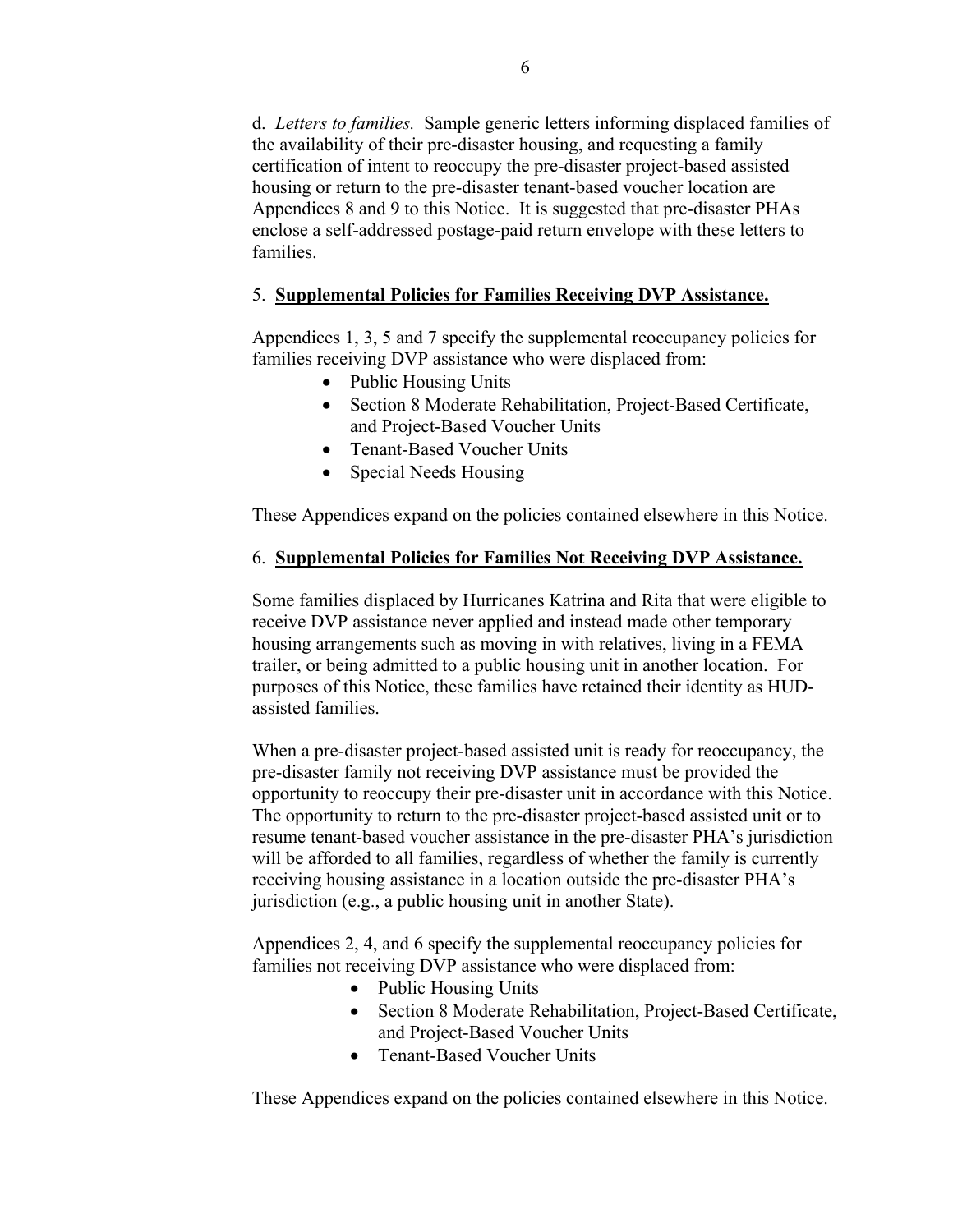# 7. **Reoccupancy Policies for Project-Based Assisted Units; Disaster Reoccupancy Priority List.**

When a public housing unit or other project-based assisted unit becomes available for reoccupancy, the pre-disaster PHA or Special Needs housing provider must, to the extent practical, offer this unit to the family who was leasing the unit immediately before the disaster. There are a limited number of situations when the "same unit, same family" reoccupancy policy is impractical. Examples of such situations include: (a) the pre-disaster unit is the wrong size for the pre-disaster family because of changes in family composition, (b) the family has already leased a different project-based assisted housing unit in the pre-disaster PHA's or Special Needs housing provider's jurisdiction, (c) the PHA or Special Needs housing provider has already leased the family's pre-disaster unit to a different family prior to receipt of this Notice, (d) the family cannot return within the specified return deadline without moving in violation of the terms of the DVP lease, and (e) the family now needs an accessible unit. In addition, the "same unit, same family" reoccupancy policy is not applicable to units that were vacant at the time of the hurricanes or when the disaster-displaced family decides to not return to their pre-disaster housing unit.

The names of families who want to return but are not offered their pre-disaster unit because of an "impractical determination" will be automatically placed on the Disaster Reoccupancy Priority List maintained by the pre-disaster PHA or Special Needs housing provider, and the families will be so notified. These families do not forfeit the opportunity to return to their pre-disaster assisted housing without being considered "new admissions". Instead, they will be offered the opportunity to return at a later date without having to reapply for assistance, and they will not be considered "new admissions". In addition, when necessary to fill vacant units after higher priority families have received reoccupancy offers, the pre-disaster PHA or Special Needs housing provider will add the names of other families whose pre-disaster units are not currently available for reoccupancy (even if those pre-disaster units are expected to be available at a later date).

When a project-based assisted unit becomes available for occupancy, including units that were vacant immediately prior to the hurricanes, the predisaster PHA or Special Needs housing provider must determine to whom the unit will be offered in accordance with this Notice. In cases when the unit will not be offered to the pre-disaster family (or is not accepted by the predisaster family), $^2$  the pre-disaster PHA or Special Needs housing provider

1

<span id="page-6-0"></span> $2^2$  This also includes instances when the unit was offered to a pre-disaster family who could terminate the DVP tenancy in accordance with the lease terms and the family did not return by the return deadline.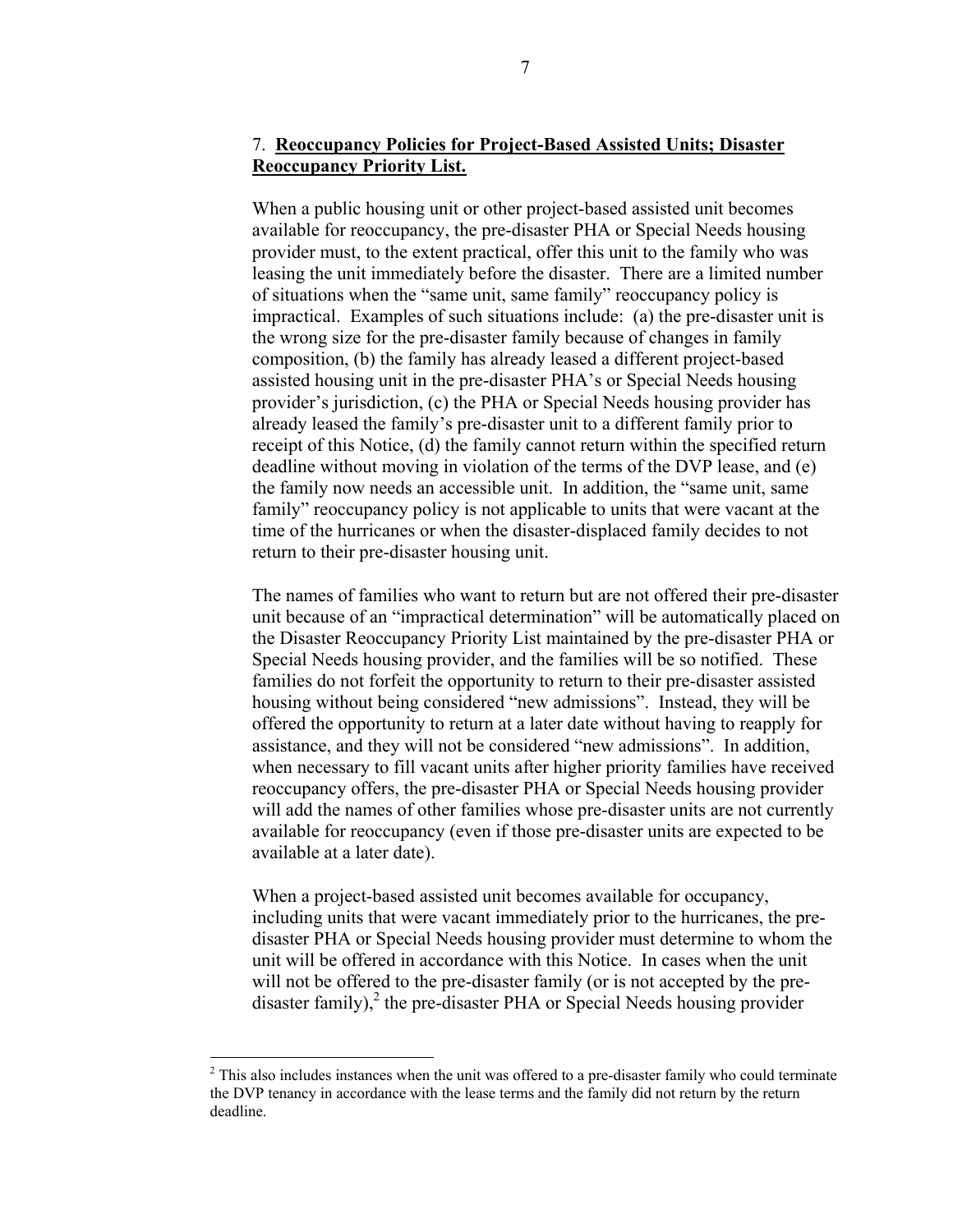must offer the unit to another family in accordance with program requirements and the following recommended rank priority order<sup>[3](#page-7-0)</sup>:

*Priority One: Displaced families on the Disaster Reoccupancy Priority List whose pre-disaster units came back "on-line" but it was impractical to offer them the unit (in decreasing order of priority)*.

(i) Family whose pre-disaster unit was already filled by another family and the PHA or Special Needs housing provider failed to offer the pre-disaster family the opportunity to return.

(ii) Family whose family composition has changed and the pre-disaster unit is either too large or too small (as determined by the pre-disaster PHA or Special Needs housing provider), or the family now needs an accessible unit or other reasonable accommodation.

(iii) Family was offered their pre-disaster unit when it became available but was unable to terminate the DVP tenancy in accordance with the lease terms, and the family's DVP lease is now expiring or has a month-to-month term.

*Priority Two: Displaced families on the Disaster Reoccupancy Priority List whose pre-disaster units are not currently available for reoccupancy (in decreasing order of priority).* 

(i) Family who resided in the same development/project immediately before Hurricanes Katrina or Rita and the family's DVP tenancy can be terminated in accordance with the lease terms.

(ii) Family who resided in the same development/project immediately before Hurricanes Katrina or Rita and a negotiated end to the DVP lease is necessary since the family's DVP tenancy cannot be terminated in accordance with the lease terms.

(iii) In the case of public housing vacancies only, the family resided in any of the PHA's developments immediately before Hurricanes Katrina or Rita and the family's DVP tenancy can be terminated in accordance with the lease terms.

(iv) In the case of public housing vacancies only, the family resided in any of the PHA's developments immediately before Hurricanes Katrina or Rita and a negotiated end to the DVP lease is necessary since the family's DVP tenancy cannot be terminated in accordance with the lease terms.

(v) Other families who were eligible for, but not receiving, DVP assistance (e.g., temporarily living with relatives and families).

*Priority Three: Families on the "regular" waiting list.* 

 $\overline{a}$ 

Families from the regular program/project waiting list using locally established PHA or Special Needs housing provider admission preferences such as working families.

<span id="page-7-0"></span><sup>&</sup>lt;sup>3</sup> If there are more families in a priority category than there are available units, the pre-disaster PHA policy should address the order in which families in the priority category will receive unit offers. For example, the PHA may want to use a lottery system to determine which families will be offered the units, or the PHA may want to establish a secondary preference.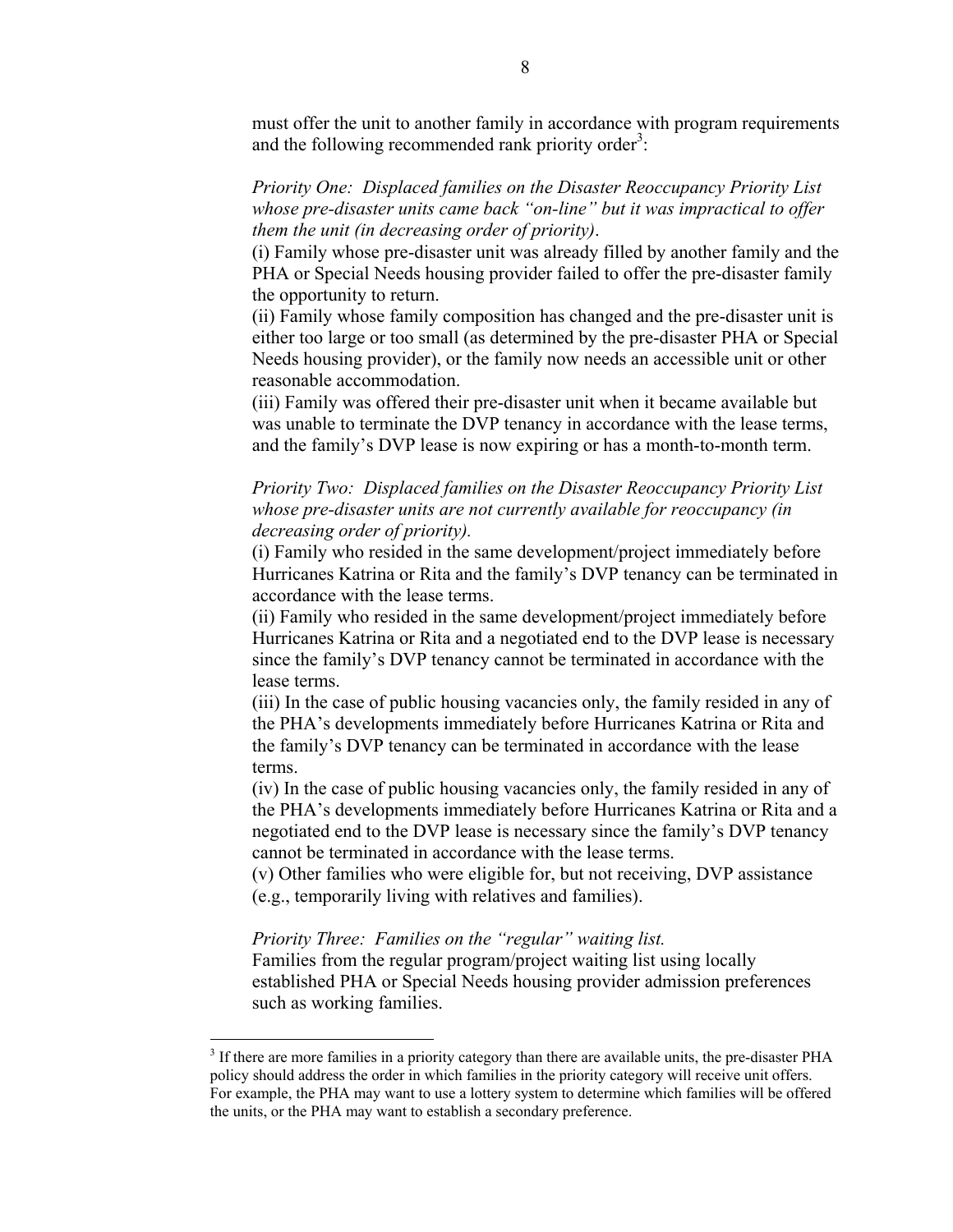### 8. **Policies if the Pre-Disaster Housing Is Unavailable for Reoccupancy.**

If the family's pre-disaster project-based unit will not be made available for reoccupancy, the family will not have the option to return to their pre-disaster unit. The family's options for receiving housing assistance in a unit other than the pre-disaster unit vary by the pre-disaster assistance the family received.

Families are encouraged to contact their pre-disaster PHA or Special Needs Housing Provider to determine whether their pre-disaster project-based housing unit will be available for reoccupancy and, if not, whether the tenant will receive a replacement voucher or some other form of subsidized housing. It is noted that the DVP assistance will continue until September 30, 2007. Although HUD is committed to pursuing other strategies to provide continued housing assistance after September 30,2007, HUD cannot guarantee that housing assistance will continue indefinitely for families whose pre-disaster project-based housing is not ready for reoccupancy.

In some cases, families displaced from project-based assisted housing were assisted after the hurricanes through non-DVP HUD assisted housing programs (e.g, immediately after Hurricane Katrina the family was issued a "regular voucher" or moved into a public housing unit in another jurisdiction, or the family was issued a "demolition/disposition" voucher because their predisaster public housing will be demolished). Such families may elect to have their name remain on the Disaster Reoccupancy Priority List if they want to relinquish their post-disaster voucher or other housing assistance to return to their pre-disaster project-based assisted housing when a unit becomes available.

With respect to the tenant-based voucher program, a voucher family need not return to the family's pre-disaster unit since the voucher subsidy is tenantbased rather than project-based. If the pre-disaster voucher program unit does not meet the housing quality standards (HQS) or is otherwise unavailable, the family may receive voucher rental assistance in a different unit. A voucher family also has portability options.

## 9. **Continued Assistance if the PHA Is Unsuccessful in Contacting the Family, the Family Fails to Return the Certification by the Deadline, or the Family Opts Not to or Fails to Reoccupy Their Pre-Disaster Project-Based Housing by the Return Deadline.**

a. *The PHA is unsuccessful in contacting a pre-disaster public housing, project-based voucher, Section 8 moderate rehabilitation, or Section 8 project-based certificate family or the family failed to return the Appendix 8 certification by the PHA deadline*. If a family who the PHA attempted to contact (but was unsuccessful in locating or the family failed to return the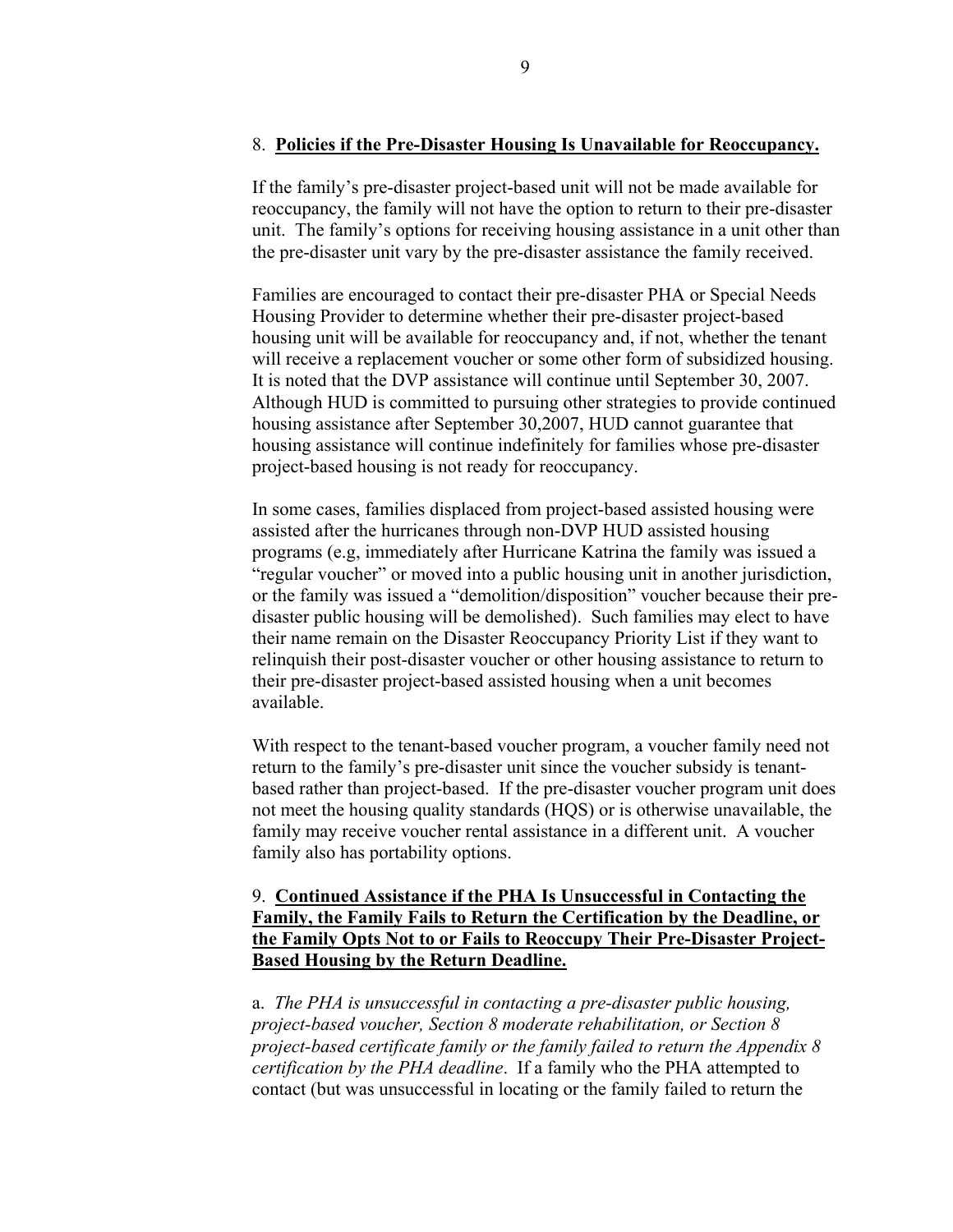Appendix 8 certification by the PHA deadline) subsequently contacts the predisaster PHA within a reasonable time period (as determined by the predisaster PHA) after Hurricanes Katrina or Rita, the pre-disaster PHA will add the family's name to the Disaster Reoccupancy Priority List for leasing a vacant unit in the pre-disaster project-based assistance program. The length of time that is considered "reasonable" is a local pre-disaster PHA decision and should be incorporated into the PHA's Section 8 administrative plan and/or public housing Admissions and Continued Occupancy Policy. The returning family is not considered a "new admission" if they contact the pre-disaster PHA and are placed on the Disaster Reoccupancy Priority List within the reasonable time period established by the pre-disaster PHA.

If a family who the PHA attempted to contact (but was unsuccessful in locating or the family failed to return the Appendix 8 certification by the PHA deadline) subsequently contacts the pre-disaster PHA after the reasonable time period (as determined by the pre-disaster PHA), the family's name is not placed on the Disaster Reoccupancy Priority List. Instead, the family will need to reapply for assisted housing in the pre-disaster location or in other locations (when the rental assistance provider is accepting applications). The pre-disaster PHA may opt to adopt a policy to provide an admission preference to such families.

b. *The PHA succeeds in contacting the family but the family opts not to (or fails to) reoccupy their pre-disaster public housing, project-based voucher, Section 8 moderate rehabilitation, or Section 8 project-based certificate housing by the return deadline*. Families that do not reoccupy their predisaster project-based assisted housing by the return deadline will need to reapply for assisted housing in the pre-disaster location or in other locations (when the rental assistance provider is accepting applications). The predisaster PHA may opt to adopt a policy to provide an admission preference to families that were assisted immediately prior to Hurricanes Katrina or Rita, but did not return to their pre-disaster assisted unit within the specified return deadline.

c. The *PHA is unsuccessful in contacting a pre-disaster tenant-based voucher family or a family not receiving DVP or regular voucher assistance failed to return the Appendix 9 certification by the PHA deadline*. If a family who the PHA attempted to contact (but was unsuccessful in locating or a family not receiving DVP or regular voucher assistance failed to return the Appendix 9 certification by the PHA deadline) subsequently contacts the pre-disaster PHA within a reasonable time period (as determined by the pre-disaster PHA) after Hurricanes Katrina or Rita, the pre-disaster PHA will resume voucher assistance (assuming that there is an available voucher to issue to the family). If voucher assistance is not immediately available, the pre-disaster PHA must give the family priority to receive the next available opportunity for continued tenant-based voucher assistance. The length of time that is considered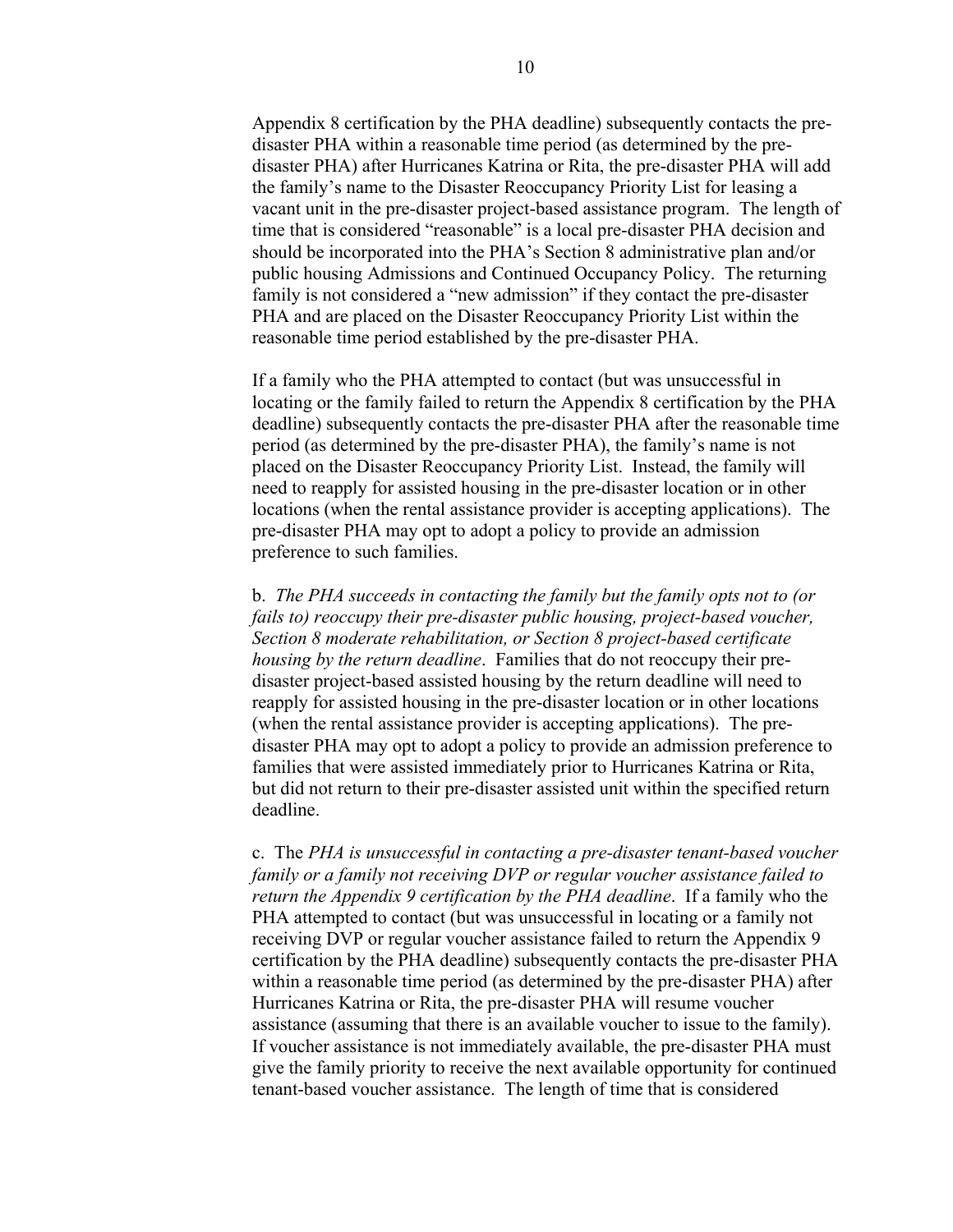"reasonable" is a local pre-disaster PHA decision and should be incorporated into the PHA's Section 8 administrative plan. The family is not considered a "new admission" if they contact the pre-disaster PHA within the reasonable time period established by the pre-disaster PHA.

If a family who the PHA attempted to contact (but was unsuccessful in locating or a family not receiving DVP or regular voucher assistance failed to return the Appendix 9 certification by the PHA deadline) subsequently contacts the pre-disaster PHA after the reasonable time period (as determined by the pre-disaster PHA), the family will need to reapply for assisted housing in the pre-disaster location or in other locations (when the rental assistance provider is accepting applications). The pre-disaster PHA may opt to adopt a policy to provide an admission preference to such families.

### 10. **List of Appendices to this Notice.**

Appendix 1. Reoccupancy Policies for Disaster-Displaced Public Housing Families Receiving DVP Assistance

Appendix 2. Reoccupancy Policies for Disaster-Displaced Public Housing Families Not Receiving DVP Assistance

Appendix 3. Reoccupancy Policies for Disaster-Displaced Section 8 Moderate Rehabilitation (including Single Room Occupancy (SRO)), Project-Based Certificate, and Project-Based Voucher Families Receiving DVP Assistance

Appendix 4. Reoccupancy Policies for Disaster-Displaced Section 8 Moderate Rehabilitation (including (SRO), Project-Based Certificate, and Project-Based Voucher Families Not Receiving DVP Assistance

Appendix 5. Reoccupancy Policies for Disaster-Displaced Tenant-Based Voucher Families Receiving DVP Assistance

Appendix 6. Reoccupancy Policies for Disaster-Displaced Tenant-Based Voucher Families Not Receiving DVP or Regular Voucher Assistance

Appendix 7. Reoccupancy Policies for Special Needs Families Receiving DVP Assistance

Appendix 8. Sample Letter to Displaced Project-Based Assisted Families

Appendix 9. Sample Letter to Displaced Tenant-Based Voucher Families Not Receiving DVP or Regular Voucher Assistance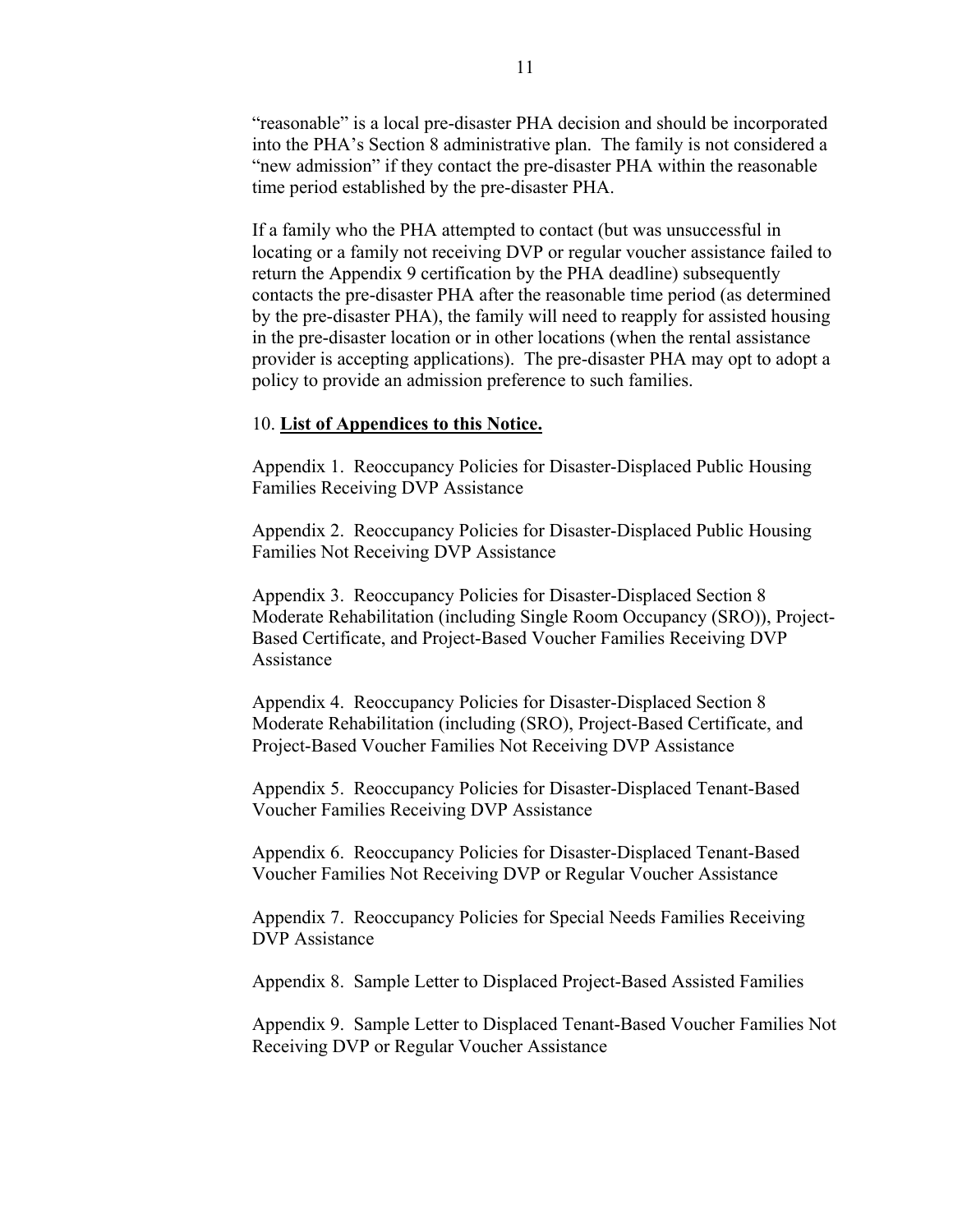## 11. **Other Matters.**

The information collection requirements imposed by HUD in this document have been approved by the Office of Management and Budget (OMB) under the Paperwork Reduction Act (PRA) of 1995 (44 U.S.C. 3501-3520) and assigned OMB control number 2577-0169. In accordance with the PRA, HUD may not conduct or sponsor, and a person is not required to respond to, a collection of information unless the collection displays a currently valid OMB number.

## 12. **Additional Information.**

Any questions about this Notice that are related to the tenant-based and project-based voucher, moderate rehabilitation, or project-based certificate programs should be addressed to the Housing Voucher Management and Operations Division at (202) 708-0477.

Any questions about this Notice that are related to the public housing program should be addressed to the Public Housing Management and Occupancy Division at (202) 708-0744.

Any questions about this Notice that are related to the Special Needs programs and the homeless should be addressed to the Special Needs Assistance Programs Office at (202) 708-1226. Questions related to persons living with HIV/AIDS should be addressed to the Office of HIV/AIDS Housing at (202) 708-1934 or email [HOPWA@hud.gov.](mailto:HOPWA@hud.gov)

 $\sqrt{s/2}$ 

Orlando J. Cabrera, Assistant Secretary for Public and Indian Housing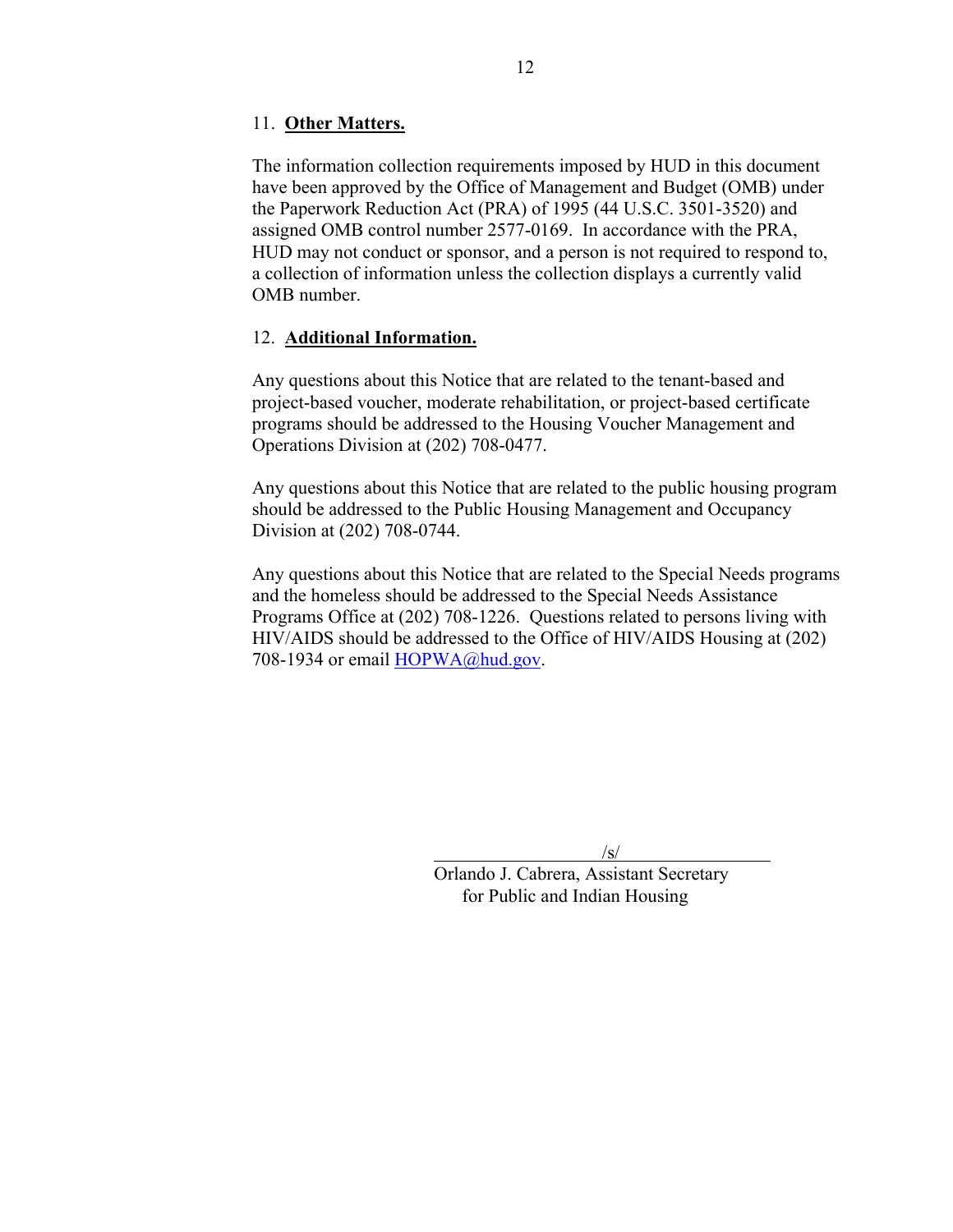## **Appendix 1. Reoccupancy Policies for Disaster-Displaced Public Housing Families Receiving DVP Assistance**

The following supplemental reoccupancy policies apply to pre-disaster public housing families currently receiving DVP assistance.

- 1. Public housing families displaced by Hurricanes Katrina or Rita who are receiving DVP assistance will be offered the opportunity to reoccupy public housing when their pre-disaster unit is repaired and available for reoccupancy. When a public housing unit becomes available for reoccupancy, the pre-disaster PHA must, to the extent practical, offer this unit to the family who was leasing the unit immediately before the disaster. See Section 7 of this Notice for additional information concerning the predisaster PHA's determination whether it is practical to offer the family their same pre-disaster unit, or whether the family's name will be placed on the pre-disaster PHA's Disaster Reoccupancy Priority List.
- 2. Prior to notifying a family that their pre-disaster unit is available for reoccupancy, the pre-disaster PHA must determine that (1) the unit meets the uniform physical condition standards (UPCS), and 2) an adequate community infrastructure (e.g., hospitals, schools and dependable utilities) exists.
- 3. The pre-disaster PHA must notify the displaced family and the DVP PHA in writing at least 60 days prior to the expected date that the family's pre-disaster public housing unit will be ready for reoccupancy.<sup>[4](#page-12-0)</sup> A displaced family will be given at least 30 days to submit the certification<sup>[5](#page-12-1)</sup> of intent to reoccupy their pre-disaster public housing unit.
- 4. If the family wants to reoccupy their pre-disaster public housing unit, the DVP PHA and the family will determine whether (1) the family can terminate the tenancy in accordance with the DVP lease, or (2) if a early release from the DVP lease is necessary for the family to return to the predisaster unit by the return deadline. The DVP PHA will assist the family in negotiating any necessary early release from the DVP lease.

Commencing on the issuance date of this Notice, the DVP PHA is eligible to receive a one-time special administrative fee of \$1500 for each family that the DVP PHA helps negotiate an early release from the DVP lease. This special one-time fee is only paid if the owner agrees to an early release

<span id="page-12-0"></span><sup>&</sup>lt;sup>4</sup> If a unit is ready for occupancy at the time the pre-disaster PHA receives this Notice (or if the unit will be ready for occupancy before 60 days from the time the pre-disaster PHA receives this Notice), the pre-disaster PHA may opt to provide the family a shorter time to return to their pre-disaster housing. In such cases, the pre-disaster PHA may send the family one return notice (not two return notices) with a return deadline of at least 45 days.

<span id="page-12-1"></span><sup>&</sup>lt;sup>5</sup>Section 9 of this Notice addresses situations when a family fails to return the Appendix 8 certification by the PHA deadline.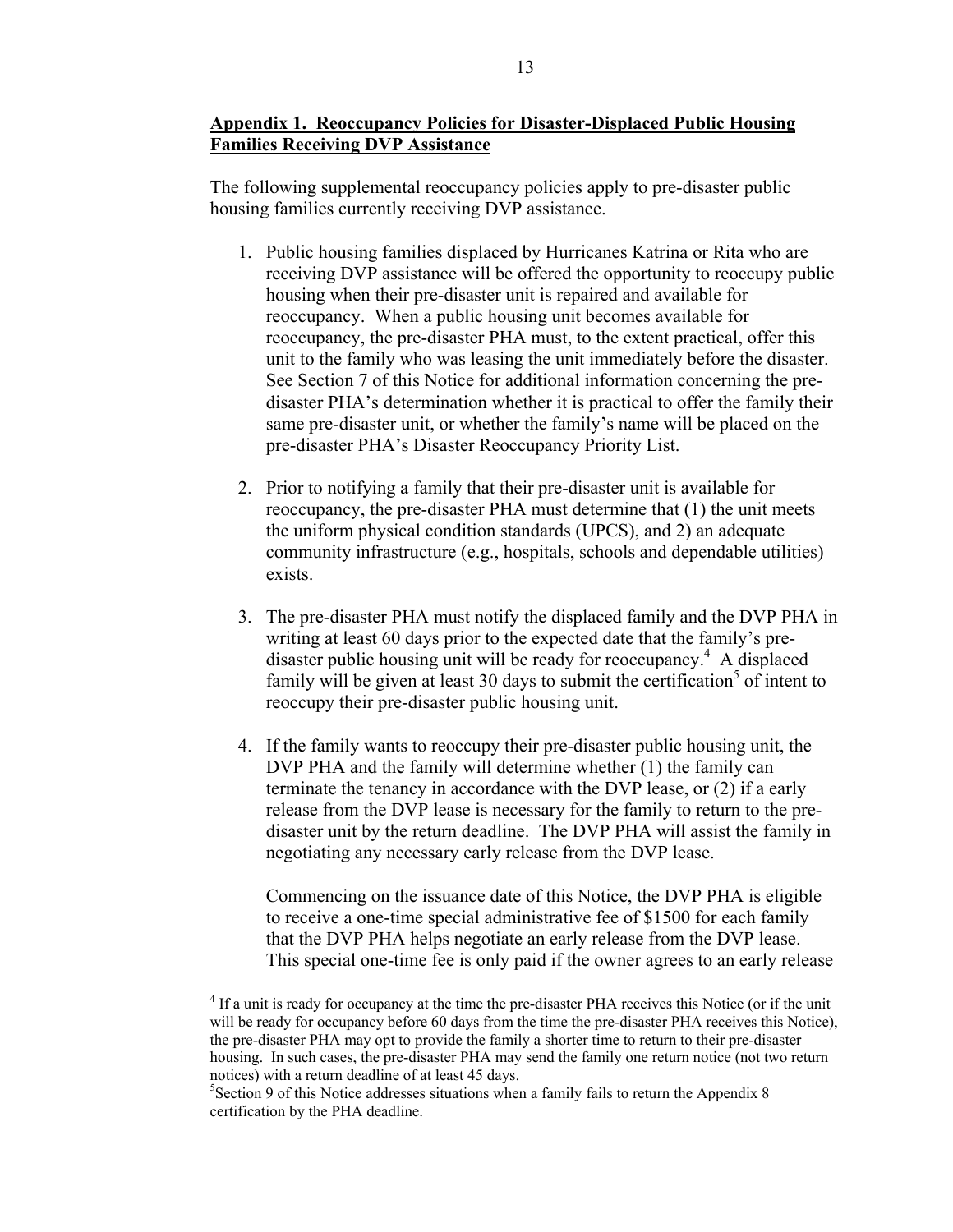from the DVP lease and the DVP tenancy terminates after the issuance date of this Notice. As part of the negotiation with the DVP owner, the DVP PHA may opt to use some of this fee to reimburse owners for vacancy loss. The DVP PHA will claim the special fee by checking the appropriate box in DIS when completing the end-of-participation record for the family. If the DVP PHA and the family are unsuccessful in negotiating an early release from the DVP lease, the DVP PHA should contact Alfred C. Jurison, Director, Housing Voucher Management and Operations Division in HUD Headquarters at (202) 708-0477 to discuss further actions.

- 5. Families who are not offered their pre-disaster unit because the DVP tenancy could not be terminated in accordance with the lease terms do not forfeit the opportunity to return to their pre-disaster housing. Instead, the names of such families will be placed on a Disaster Reoccupancy Priority List and they will be offered the opportunity to return at a later date. See Section 7 of this Notice.
- 6. Unless the family has declined the opportunity to return, the pre-disaster PHA will give the family and the DVP PHA a second written return notice stating that (a) the unit will be ready for occupancy in 30 days, (b) the family will have at least  $30 \text{ days}^6$  $30 \text{ days}^6$  to move in after the unit is ready for occupancy, and (c) the family should give the DVP owner the family's notice to vacate the DVP unit in accordance with the lease terms or any negotiated early release. (This second notice is given during the initial 60 day notice period, not at the end of the 60 days. Thus, there is a minimum 90-day period<sup>[7](#page-13-1)</sup> after the first notice for the family to occupy the public housing unit.) Once the unit is ready for occupancy, the family may move into the unit at any time prior to the return deadline. $8<sup>8</sup>$
- 7. The pre-disaster PHA may use DIS information, the Family Certification of Intent to Reoccupy Pre-Disaster Project-Based Assisted Housing (Appendix 8), and communications with the DVP PHA and the family to determine the status of the family's DVP lease and whether the family wants to return to their pre-disaster public housing. If the family moves in violation of their DVP lease, the family is ineligible for continued DVP assistance in another unit.
- 8. The family's opportunity to return is not in perpetuity. If the displaced family receiving DVP assistance opts not to return or fails to return by the

<span id="page-13-0"></span><sup>&</sup>lt;sup>6</sup> If unit is not available for occupancy by the specified date, the pre-disaster PHA must so advise the family and extend the return deadline so that the family has at least 30 days to return from the date that the unit is actually ready for occupancy. 7

<span id="page-13-1"></span> $\frac{7}{1}$  The minimum 90-day period consists of the 60 days from the expected unit ready date plus the 30 days from the actual unit ready date. See footnote 4 for exceptions to this minimum 90-day period.

<span id="page-13-2"></span><sup>&</sup>lt;sup>8</sup> Notwithstanding these timeframes, the family may opt to move into the unit before expiration of the cumulative 90-day notice period if (a) the unit is available for occupancy, and (b) the family can terminate the DVP tenancy in accordance with the lease.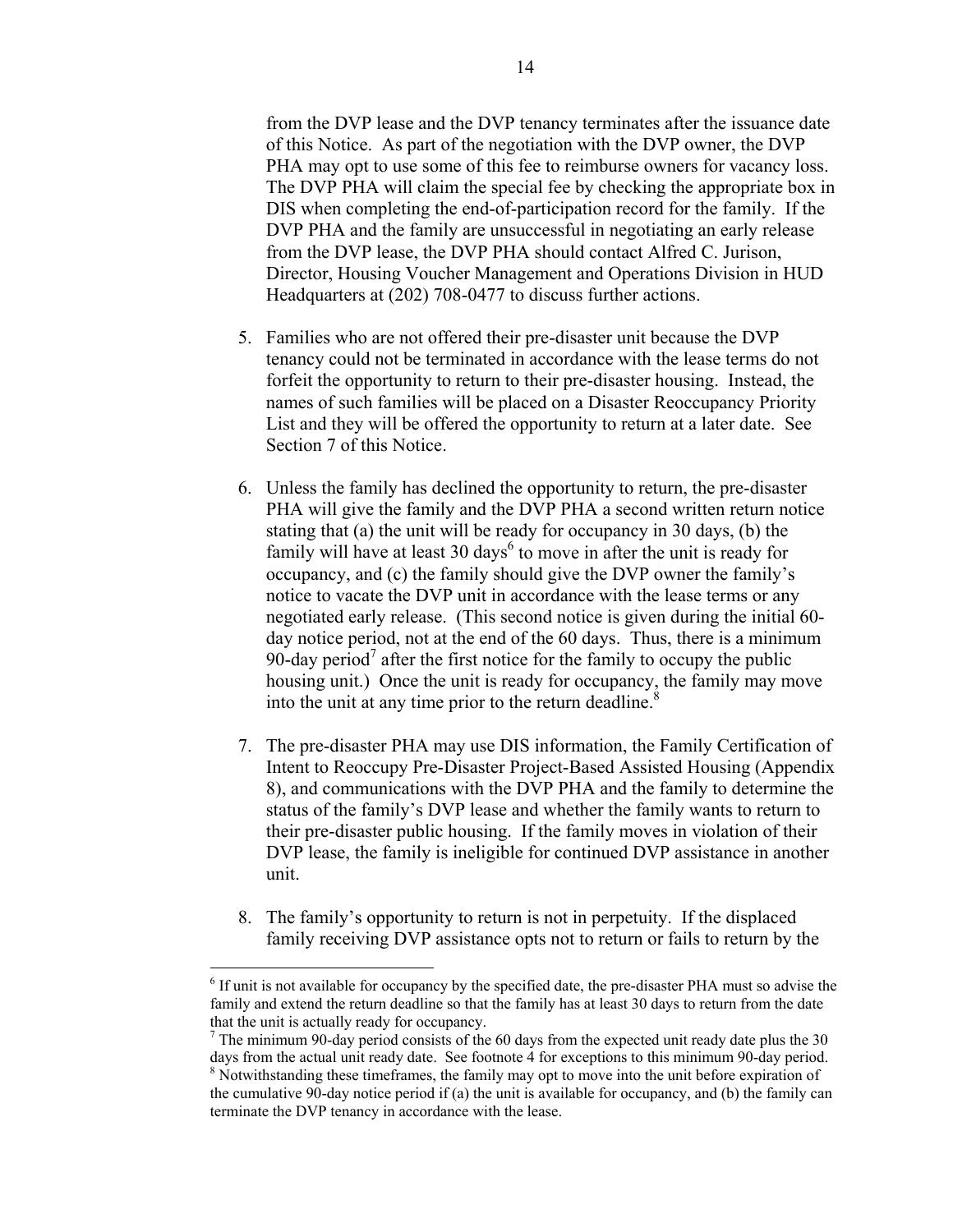return deadline, the family's DVP lease and assistance will continue (in accordance with the DVP requirements). However, when the DVP assistance stops, the family's eligibility to receive continued housing assistance (without being considered a "new admission") will end and the family will have to reapply to receive housing assistance. See Section 9 of this Notice.

9. The pre-disaster PHA must abide by State and local law in removing the family's unclaimed personal belongings from the pre-disaster unit.

A flowchart depicting the reoccupancy policies for pre-disaster public housing families receiving DVP assistance follows.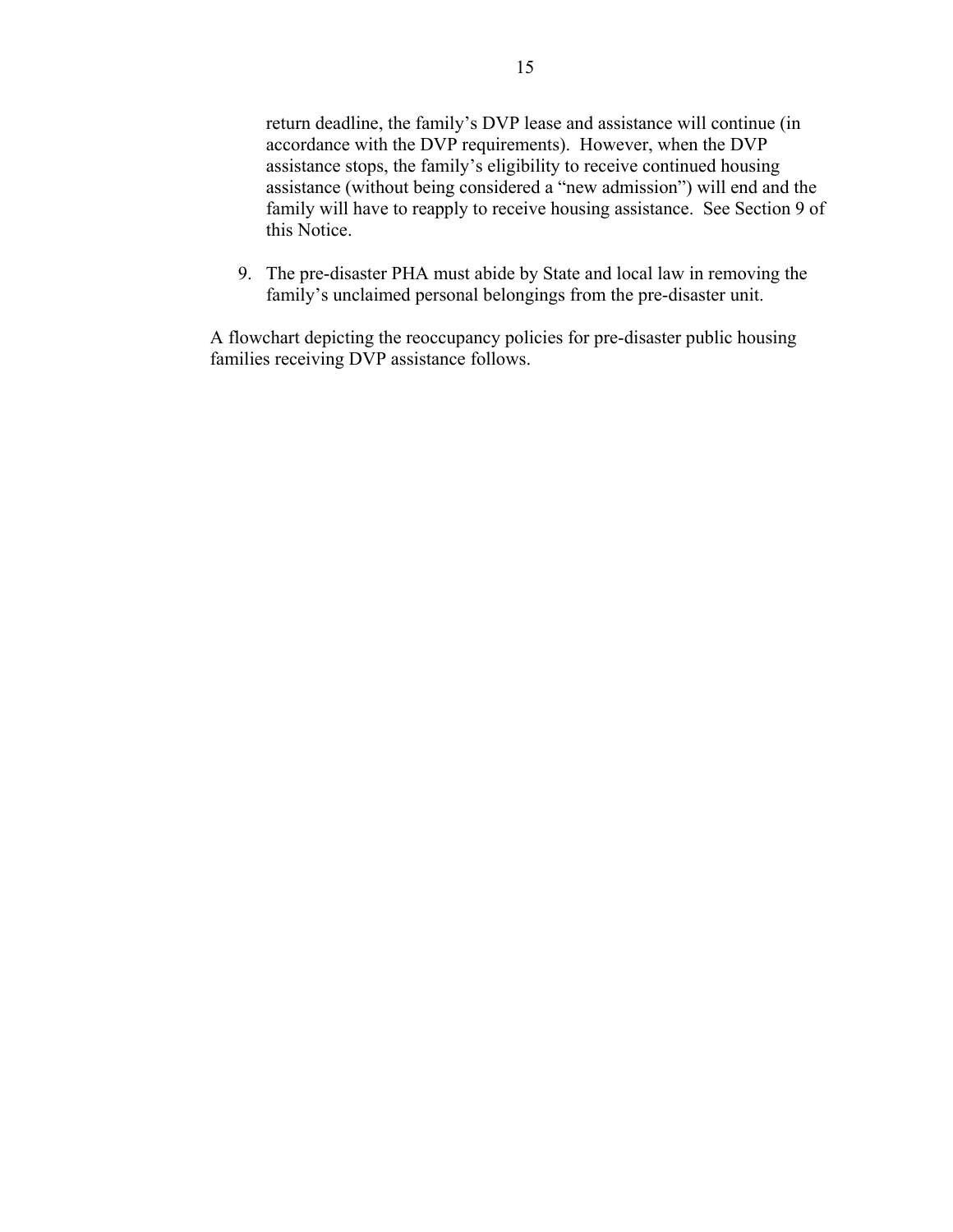#### Reoccupancy Policy For Pre-Disaster Public Housing Families Receiving DVP Assistance

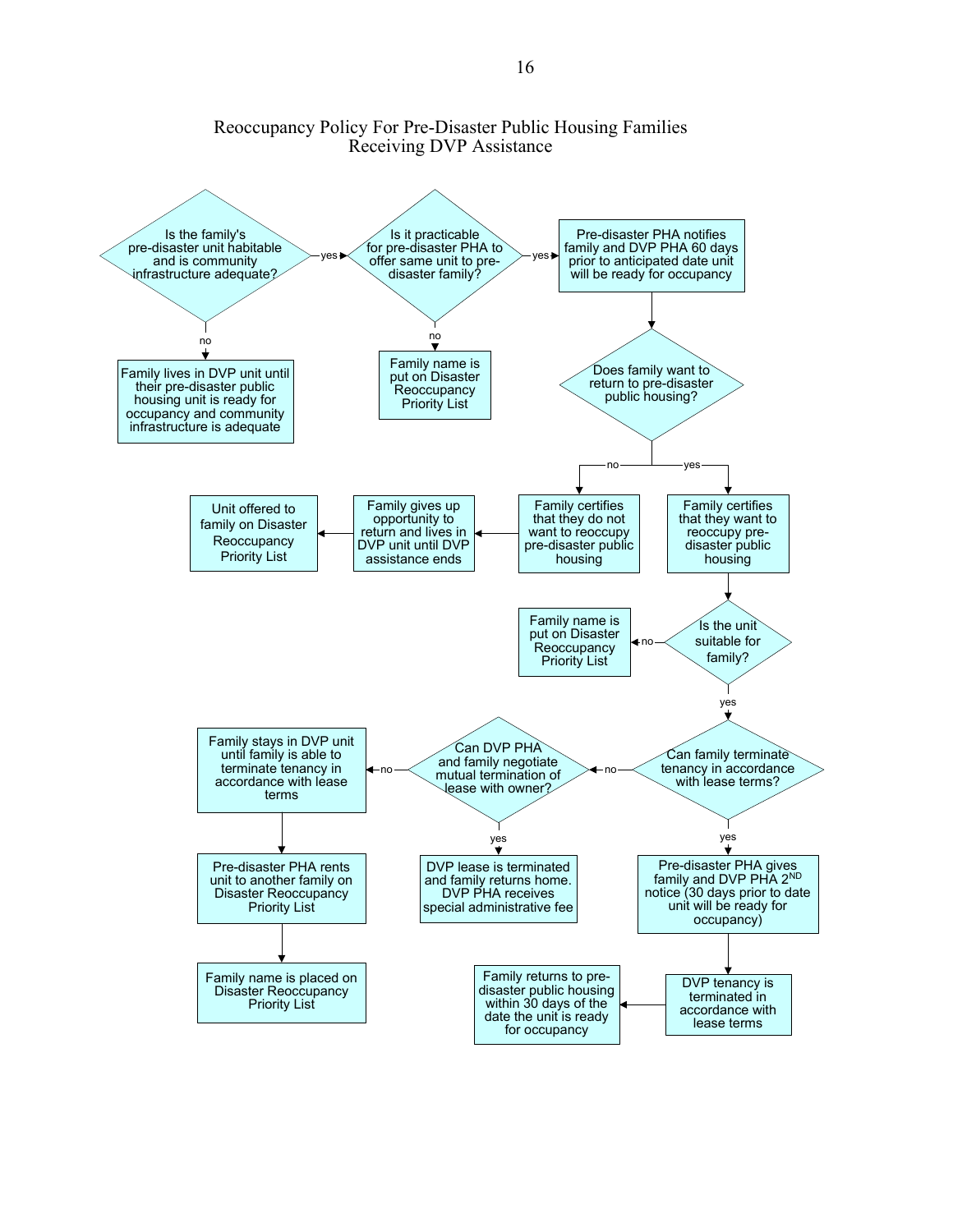# **Appendix 2. Reoccupancy Policies for Disaster-Displaced Public Housing Families Not Receiving DVP Assistance**

The following supplemental reoccupancy policies apply to pre-disaster public housing families not receiving DVP assistance who have not already returned to a public housing unit in the pre-disaster PHA's jurisdiction.

- 1. Public housing families displaced by Hurricanes Katrina or Rita who are not receiving DVP assistance will be offered the opportunity to reoccupy their pre-disaster public housing unit after it is repaired and available for reoccupancy. When a public housing unit becomes available for reoccupancy, the pre-disaster PHA must, to the extent practical, offer this unit to the family who was leasing the unit immediately before the disaster. See Section 7 of this Notice for additional information concerning the pre-disaster PHA's determination whether it is practical to offer the family their same pre-disaster unit, or whether the family's name will be placed on the pre-disaster PHA's Disaster Reoccupancy Priority List.
- 2. Prior to notifying a family that their pre-disaster unit is available for reoccupancy, the pre-disaster PHA must determine that (1) the public housing meets the UPCS, and (2) an adequate community infrastructure (e.g., hospitals, schools and dependable utilities) exists.
- 3. The pre-disaster PHA must notify the displaced family in writing at least 60 days prior to the expected date that the family's pre-disaster public housing unit will be ready for reoccupancy<sup>[9](#page-16-0)</sup>. A displaced family will be given at least 30 days to submit the certification of intent to reoccupy their pre-disaster public housing unit.
- 4. Unless the family has declined the opportunity to return, the pre-disaster PHA will give the family a second written return notice stating that (a) the unit will be ready for occupancy in 30 days, and (b) the family will have at least 30 days<sup>10</sup> to move in after the unit is ready for occupancy. (This second notice is given during the initial 60-day notice period, not at the end of the 60 days. Thus, there is a minimum 90-day period $11$  after the first notice for the family

<span id="page-16-0"></span> $9$  If a unit is ready for occupancy at the time the pre-disaster PHA receives this Notice (or if the unit will be ready for occupancy before 60 days from the time the pre-disaster PHA receives this Notice), the pre-disaster PHA may opt to provide the family a shorter time to return to their pre-disaster housing. In such cases, the pre-disaster PHA may send the family one return notice (not two return notices) with a return deadline of at least 45 days.<br><sup>10</sup> If the unit is not available for occupancy by the specified date, the pre-disaster PHA must so

<span id="page-16-1"></span>advise the family and extend the return deadline so that the family has at least 30 days to return from the date that the unit is actually ready for occupancy.<br><sup>11</sup> The minimum 90-day period consists of the 60 days from the expected unit ready date plus the 30

<span id="page-16-2"></span>days from the actual unit ready date. See footnote 9 for exceptions to this minimum 90-day period.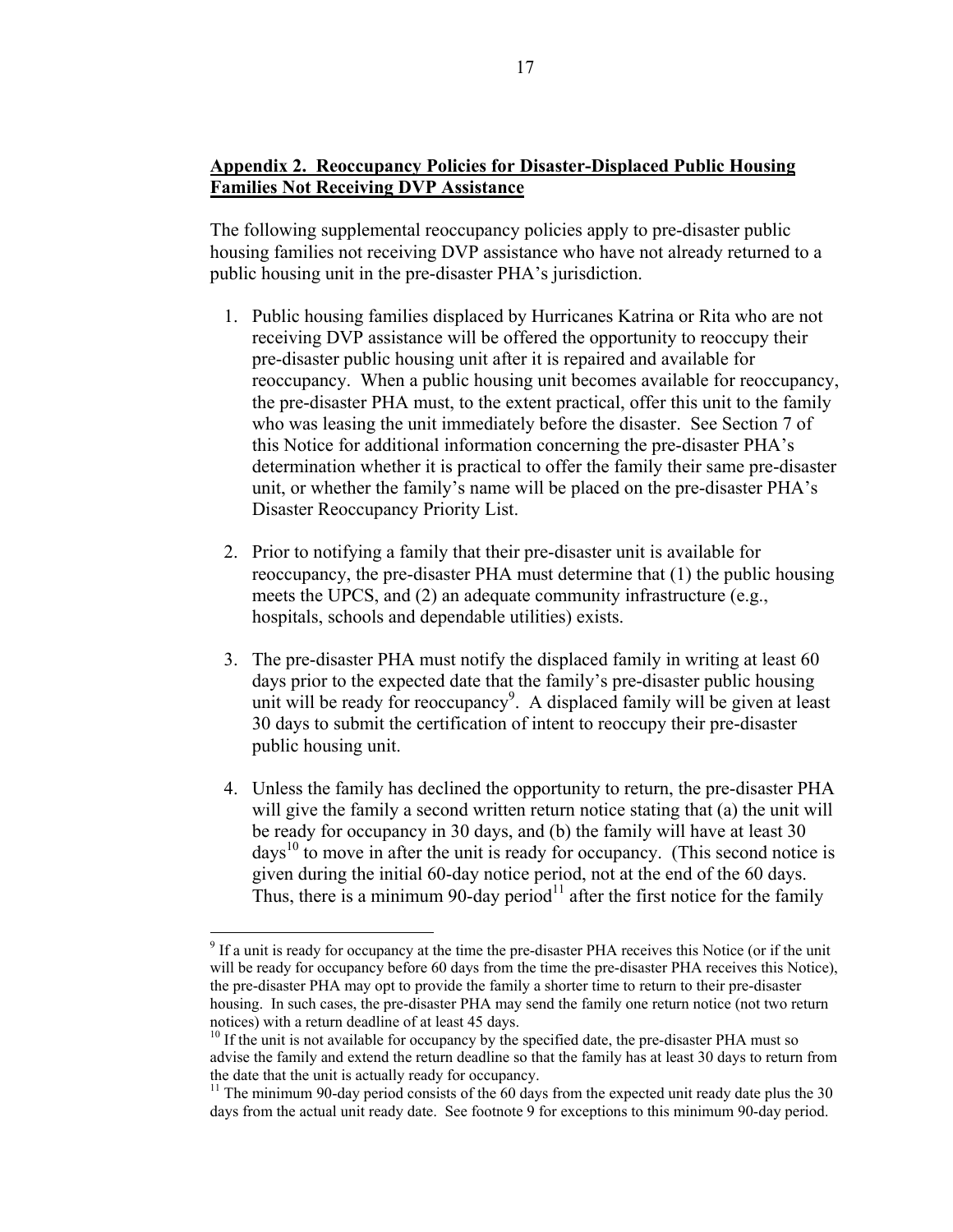to occupy the public housing unit.) Once the unit is ready for occupancy, the family may move into the unit at any time prior to the return deadline.<sup>[12](#page-17-0)</sup>

- 5. The pre-disaster PHA may use PIH Information Center (PIC) information, the Family Certification of Intent to Reoccupy Pre-Disaster Project-Based Assisted Housing (Appendix 8), and communications with the family to determine the family's new address and whether the family wants to return to their pre-disaster public housing.
- 6. The family's opportunity to return is not in perpetuity. If the family opts not to return or fails to return by the return deadline, the family's eligibility to receive continued housing assistance (without being considered a "new admission") will end and the family will have to reapply to receive housing assistance. See Section 9 of this Notice.
- 7. The pre-disaster PHA must abide by State and local law in removing the family's unclaimed personal belongings from the pre-disaster unit.

<span id="page-17-0"></span><sup>&</sup>lt;sup>12</sup> Notwithstanding these timeframes, the family may opt to move into the unit before expiration of the cumulative 90-day notice period if the unit is available for occupancy.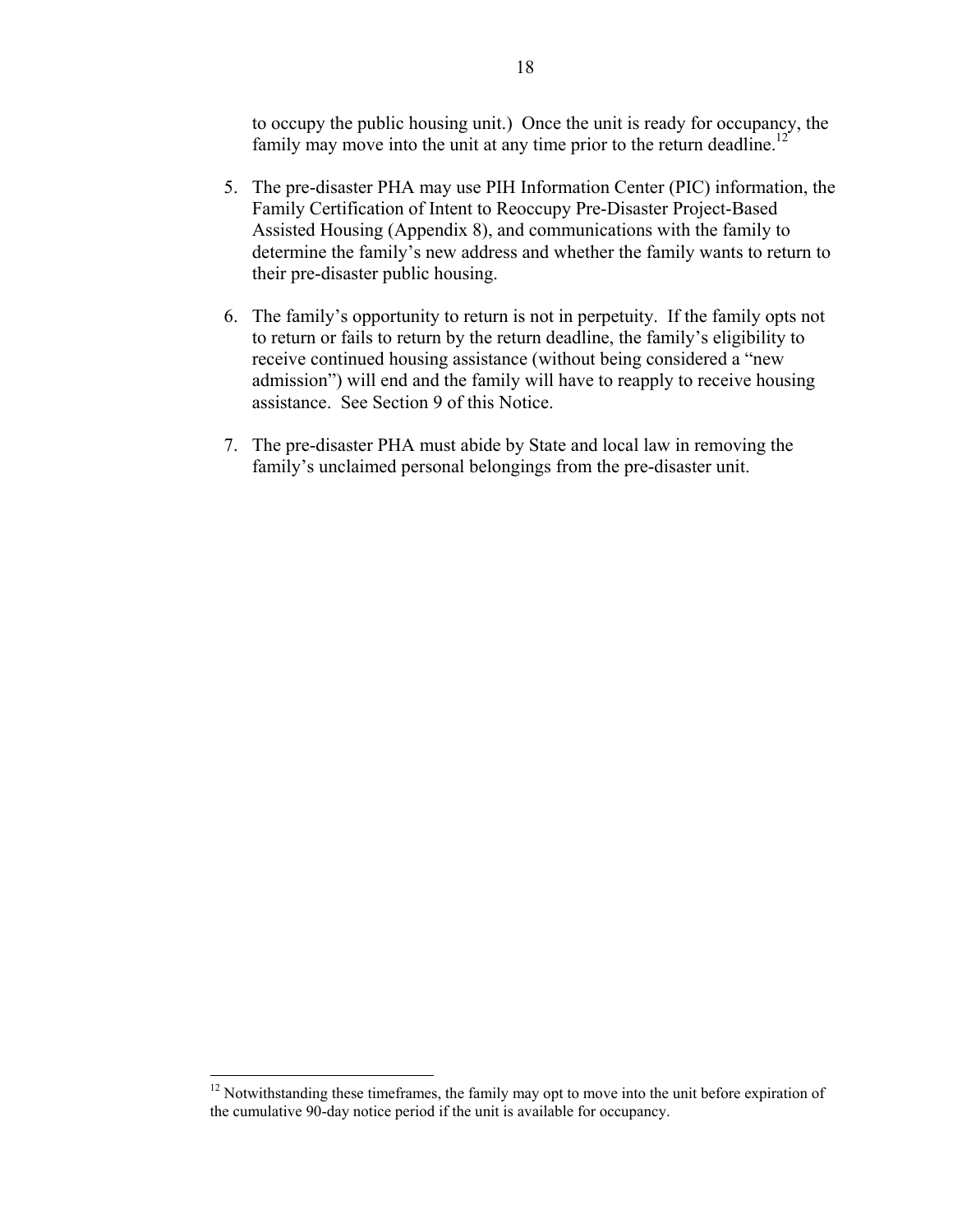The following supplemental reoccupancy policies apply to pre-disaster moderate rehabilitation, PBC and PBV families currently receiving DVP assistance.

- 1. Moderate rehabilitation, PBC and PBV families displaced by Hurricanes Katrina or Rita who are receiving DVP assistance will be offered the opportunity to reoccupy their pre-disaster unit when it is repaired and available for reoccupancy. When a unit becomes available for reoccupancy, to the extent practical, the pre-disaster PHA must offer (and the owner must lease), this unit to the family who was leasing the unit immediately before the disaster. See Section 7 of this Notice for additional information concerning the pre-disaster PHA's determination whether it is practical to offer the family their same pre-disaster unit, or whether the family's name will be placed on the pre-disaster PHA's Disaster Reoccupancy Priority List.
- 2. The owner must keep the pre-disaster PHA informed about the progress of the unit repairs and advise the pre-disaster PHA of the expected date the unit will be ready for reoccupancy. The owner must inform the predisaster PHA if the disaster-displaced family contacts the owner directly, and share any information concerning the family.
- 3. Prior to notifying a family that their pre-disaster unit is available for reoccupancy, the pre-disaster PHA must determine that (1) the unit meets HQS or UPCS, as applicable, and (2) an adequate community infrastructure (e.g., hospitals, schools and dependable utilities) exists.
- 4. The pre-disaster PHA must notify the displaced family and the DVP PHA in writing at least 60 days prior to the expected date that the family's predisaster housing unit will be ready for reoccupancy<sup>13</sup>. A displaced family will be given at least 30 days to submit the certification<sup>14</sup> of intent to reoccupy their pre-disaster project-based assisted unit.

Please note that if the unit was assisted through the PBV program, and the PBV family occupied the PBV unit for 12 months or more before Hurricanes Katrina or Rita, the family may choose between returning to the PBV project and receiving a tenant-based voucher or comparable

<span id="page-18-0"></span><sup>&</sup>lt;sup>13</sup> If a unit is ready for occupancy at the time the pre-disaster PHA receives this Notice (or if the unit will be ready for occupancy before 60 days from the time the pre-disaster PHA receives this Notice), the pre-disaster PHA may opt to provide the family a shorter time to return to their pre-disaster housing. In such cases, the pre-disaster PHA may send the family one return notice (not two return notices) with a return deadline of at least 45 days.

<span id="page-18-1"></span><sup>&</sup>lt;sup>14</sup> Section 9 of this Notice addresses situations when a family fails to return the Appendix 8 certification by the PHA deadline.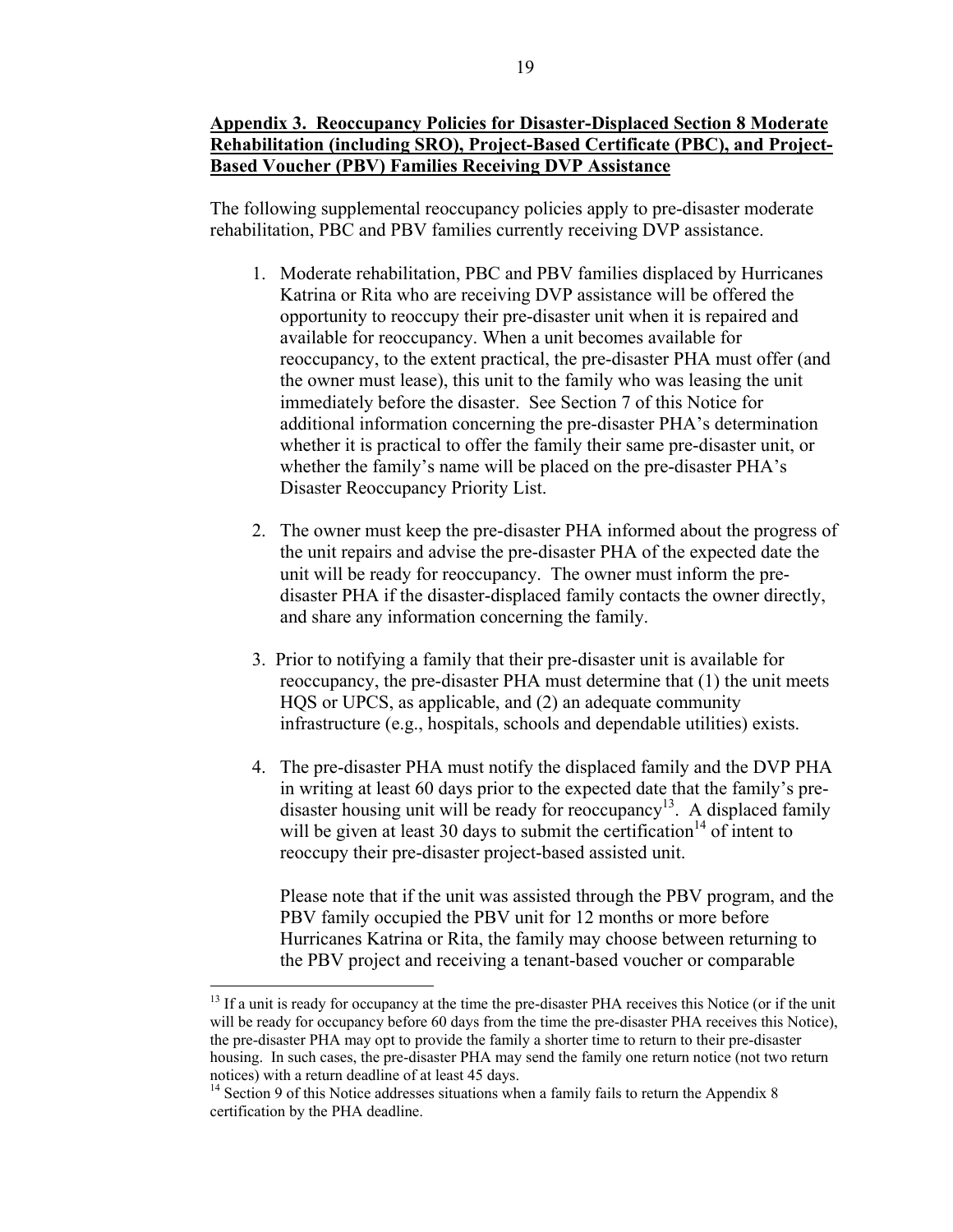tenant-based assistance from the pre-disaster PHA in accordance with §983.260. If a tenant-based voucher or other comparable assistance is not immediately available, the pre-disaster PHA must give the family priority to receive the next available opportunity for continued tenant-based rental assistance.

5. If the family wants to reoccupy their pre-disaster unit, the DVP PHA and the family will determine whether (1) the family can terminate the tenancy in accordance with the DVP lease, or (2) if an early release from the DVP lease is necessary for the family to return to the pre-disaster unit by the return deadline. The DVP PHA will assist the family in negotiating any necessary early release from the DVP lease.

Commencing on the issuance date of this Notice, the DVP PHA is eligible to receive a one-time special administrative fee of \$1500 for each family that the DVP PHA helps negotiate an early release from the DVP lease. This special one-time fee is only paid if the owner agrees to an early release from the DVP lease and the DVP tenancy terminates after the issuance date of this Notice. As part of the negotiation with the DVP owner, the DVP PHA may opt to use some of this fee to reimburse owners for vacancy loss. The DVP PHA will claim the special fee by checking the appropriate box in DIS when completing the end-of-participation record for the family. If the DVP PHA and the family are unsuccessful in negotiating an early release from the DVP lease, the DVP PHA should contact Alfred C. Jurison, Director, Housing Voucher Management and Operations Division in HUD Headquarters at (202) 708-0477 to discuss further actions.

- 6. Families who are not offered their pre-disaster unit because the DVP tenancy could not be terminated in accordance with the lease terms do not forfeit the opportunity to return to their pre-disaster housing. Instead, the names of such families will be placed on a Disaster Reoccupancy Priority List and they will be offered the opportunity to return at a later date. See Section 7 of this Notice.
- 7. Unless the family has declined the opportunity to return, the pre-disaster PHA will give the family and the DVP PHA a second written return notice stating that (a) the unit will be ready for occupancy in 30 days, (b) the family will have at least 30 days<sup>15</sup> to move in after the unit is ready for occupancy, and (c) the family should give the DVP owner the family's notice to vacate the DVP unit in accordance with the lease terms or any

<span id="page-19-0"></span><sup>&</sup>lt;sup>15</sup> The owner (not the pre-disaster PHA) will decide whether the family's return deadline may be longer than 30 days from the date the unit is actually ready for reoccupancy. If unit is not available for occupancy by the specified date, the pre-disaster PHA must so advise the family and extend the return deadline so that the family has at least 30 days to return from the date that the unit is actually ready for occupancy.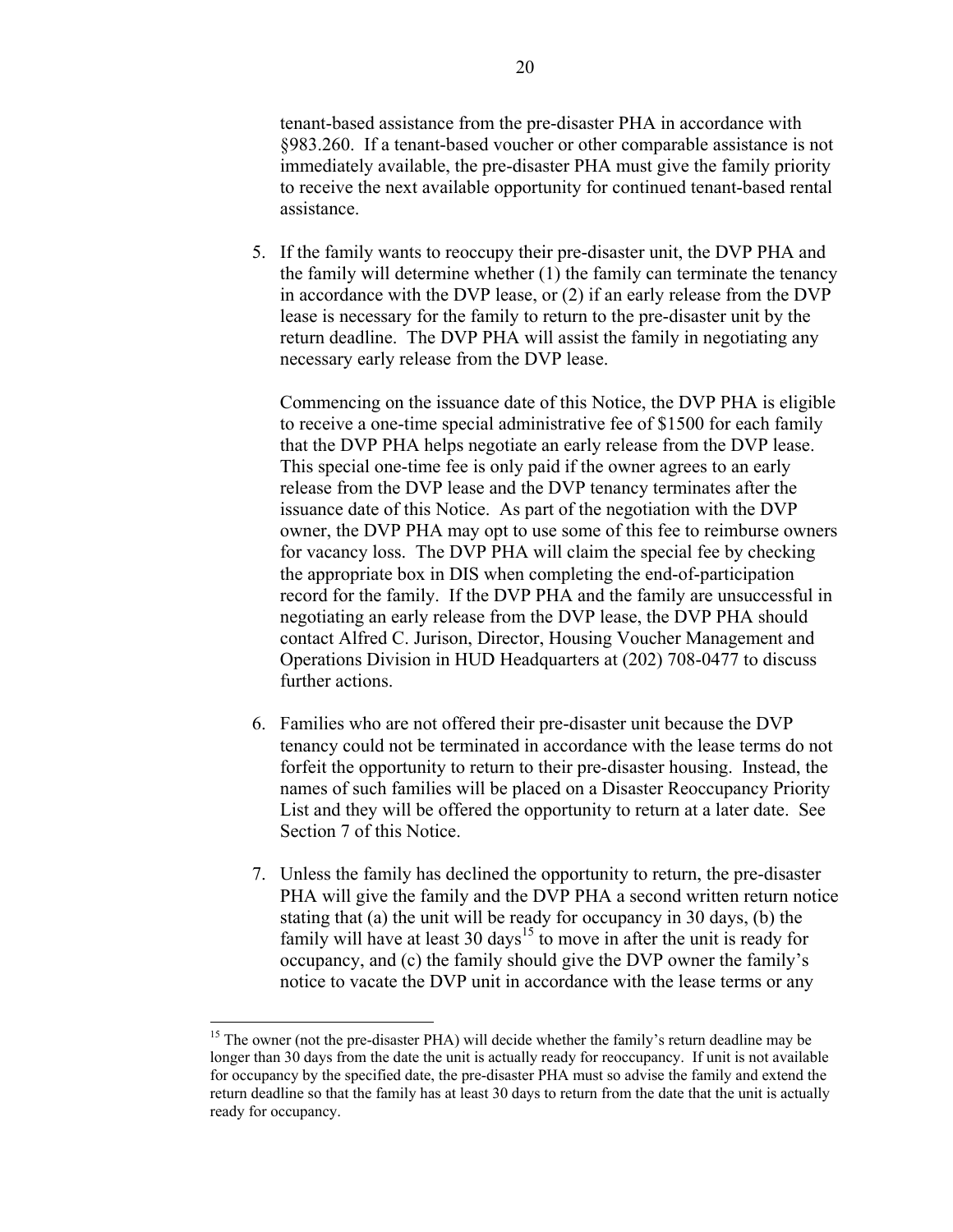negotiated early release. (This second notice is given during the initial 60 day notice period, not at the end of the 60 days. Thus, there is a minimum 90-day period<sup>16</sup> after the first notice for the family to occupy the assisted housing unit.) Once the unit is ready for occupancy, the family may move into the unit at any time prior to the return deadline.<sup>17</sup>

- 8. The pre-disaster PHA may use DIS information, the Family Certification of Intent to Reoccupy Pre-Disaster Project-Based Assisted Housing (Appendix 8), and communications with the DVP PHA and the family to determine the status of the family's DVP lease and whether the family wants to return to their pre-disaster assisted housing. If the family moves in violation of their DVP lease, the family is ineligible for continued DVP assistance in another unit.
- 9. The family's opportunity to return is not in perpetuity. If the displaced family receiving DVP assistance opts not to return or fails to return by the return deadline, the family's DVP lease and assistance will continue (in accordance with the DVP requirements). However, when the DVP assistance stops, the family's eligibility to receive continued housing assistance (without being considered a "new admission") will end and the family will have to reapply to receive housing assistance. See Section 9 of this Notice.
- 10. The owner must abide by State and local law in removing the family's unclaimed personal belongings from the pre-disaster unit.

Note 1: If the moderate rehabilitation, PBC or PBV units were destroyed or the owner did not repair the units within a reasonable time period (as determined by the pre-disaster PHA), the pre-disaster PHA should have reduced the number of units under HAP contract or terminated the entire HAP contract. (Reducing the number of HAP contract units or termination of the entire HAP contract does not release the owner from use restrictions that exist independently as a result of the project's mortgage, regulatory agreement, use agreement, or other binding commitment.)

PBC and PBV units are funded using voucher program funds. Therefore, if the number of units under a PBC or PBV HAP contract is reduced or the entire HAP contract is terminated, the pre-disaster PBC or PBV assisted families will be issued tenant-based vouchers to find alternate assisted units.

1

<span id="page-20-0"></span><sup>&</sup>lt;sup>16</sup> The minimum 90-day period consists of the 60 days from the expected unit ready date plus the 30 days from the actual unit ready date. See footnote 13 for exceptions to this minimum 90-day period.

<span id="page-20-1"></span><sup>&</sup>lt;sup>17</sup> Notwithstanding these timeframes, the family may opt to move into the unit before expiration of the cumulative 90-day notice period if (a) the unit is available for occupancy, and (b) the family can terminate the DVP tenancy in accordance with the lease.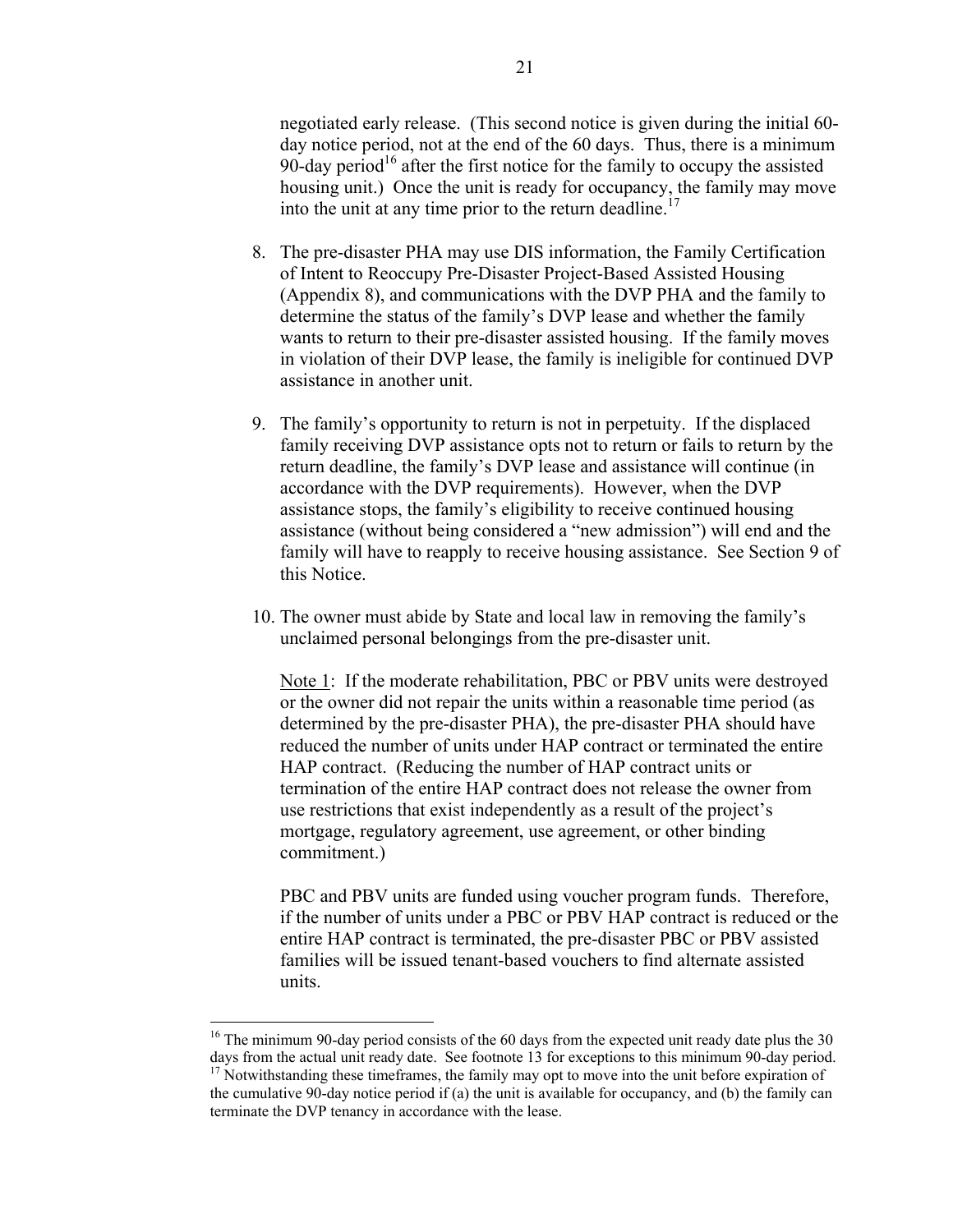Likewise, if the number of units under a moderate rehabilitation HAP contract is reduced or the entire HAP contract is terminated, the predisaster moderate rehabilitation families will be issued vouchers (using the freed-up moderate rehabilitation funding) to find alternate assisted units, in accordance with §882.514(e).

Note 2: If there was damage to one or more moderate rehabilitation, PBC or PBV units and the units were slated for repairs and reoccupancy within a reasonable time period (as determined by the pre-disaster PHA) after Hurricane Katrina and Rita, the pre-disaster PHA should have abated the housing assistance payments, in accordance with the HAP contract and program requirements, during the time the units (a) did not meet HQS (PBV) or UPCS (PBC and moderate rehabilitation), and/or (b) were unoccupied except during any PBV discretionary vacancy period (see §983.352), or moderate rehabilitation mandatory vacancy period (see §882.411). Vacancy payments may be made only in a manner that is consistent with both the HAP contract and program requirements.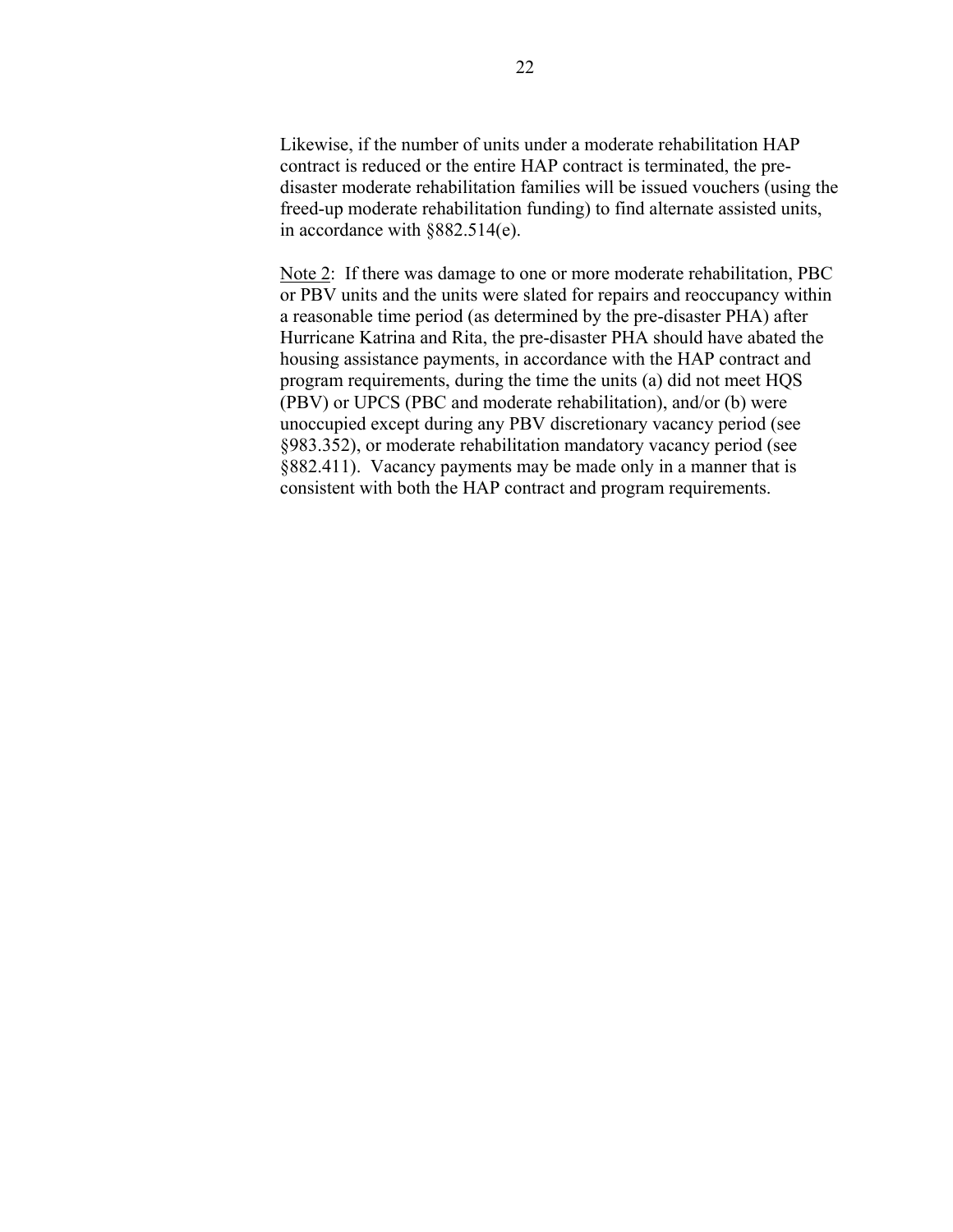# **Appendix 4. Reoccupancy Policies for Disaster-Displaced Section 8 Moderate Rehabilitation (including SRO), Project-Based Certificate (PBC), and Project-Based Voucher (PBV) Families Not Receiving DVP Assistance**

The following supplemental reoccupancy policies apply to pre-disaster moderate rehabilitation, PBC and PBV families not receiving DVP assistance who have not already returned to a moderate rehabilitation, PBC or PBV unit (as applicable) in the pre-disaster PHA's jurisdiction.

- 1. Moderate rehabilitation, PBC and PBV families displaced by Hurricanes Katrina or Rita who are not receiving DVP assistance will be offered the opportunity to reoccupy their pre-disaster unit when it is repaired and available for reoccupancy. When a unit becomes available for reoccupancy, to the extent practical, the pre-disaster PHA must offer (and the owner must lease) this unit to the family who was leasing the unit immediately before the disaster. See Section 7 of this Notice for additional information concerning the pre-disaster PHA's determination whether it is practical to offer the family their same pre-disaster unit, or whether the family's name will be placed on the pre-disaster PHA's Disaster Reoccupancy Priority List.
- 2. The owner must keep the pre-disaster PHA informed about the progress of the unit repairs and advise the pre-disaster PHA of the expected date the unit will be ready for reoccupancy. The owner must inform the predisaster PHA if the disaster-displaced family contacts the owner directly, and share any information concerning the family.
- 3. Prior to notifying a family that their pre-disaster unit is available for reoccupancy, the pre-disaster PHA must determine that (1) the unit meets HQS or UPCS, as applicable, and (2) an adequate community infrastructure (e.g., hospitals, schools and dependable utilities) exists.
- 4. The pre-disaster PHA must notify the displaced family in writing at least 60 days prior to the expected date that the family's pre-disaster housing unit will be ready for reoccupancy<sup>18</sup>. A displaced family will be given at least 30 days to submit the certification of intent to reoccupy their predisaster project-based assisted unit.

Please note that if the unit was assisted through the PBV program, and the PBV family occupied the PBV unit for 12 months or more before Hurricanes Katrina or Rita, the family may choose between returning to

<span id="page-22-0"></span><sup>&</sup>lt;sup>18</sup> If a unit is ready for occupancy at the time the pre-disaster PHA receives this Notice (or if the unit will be ready for occupancy before 60 days from the time the pre-disaster PHA receives this Notice), the pre-disaster PHA may opt to provide the family a shorter time to return to their pre-disaster housing. In such cases, the pre-disaster PHA may send the family one return notice (not two return notices) with a return deadline of at least 45 days.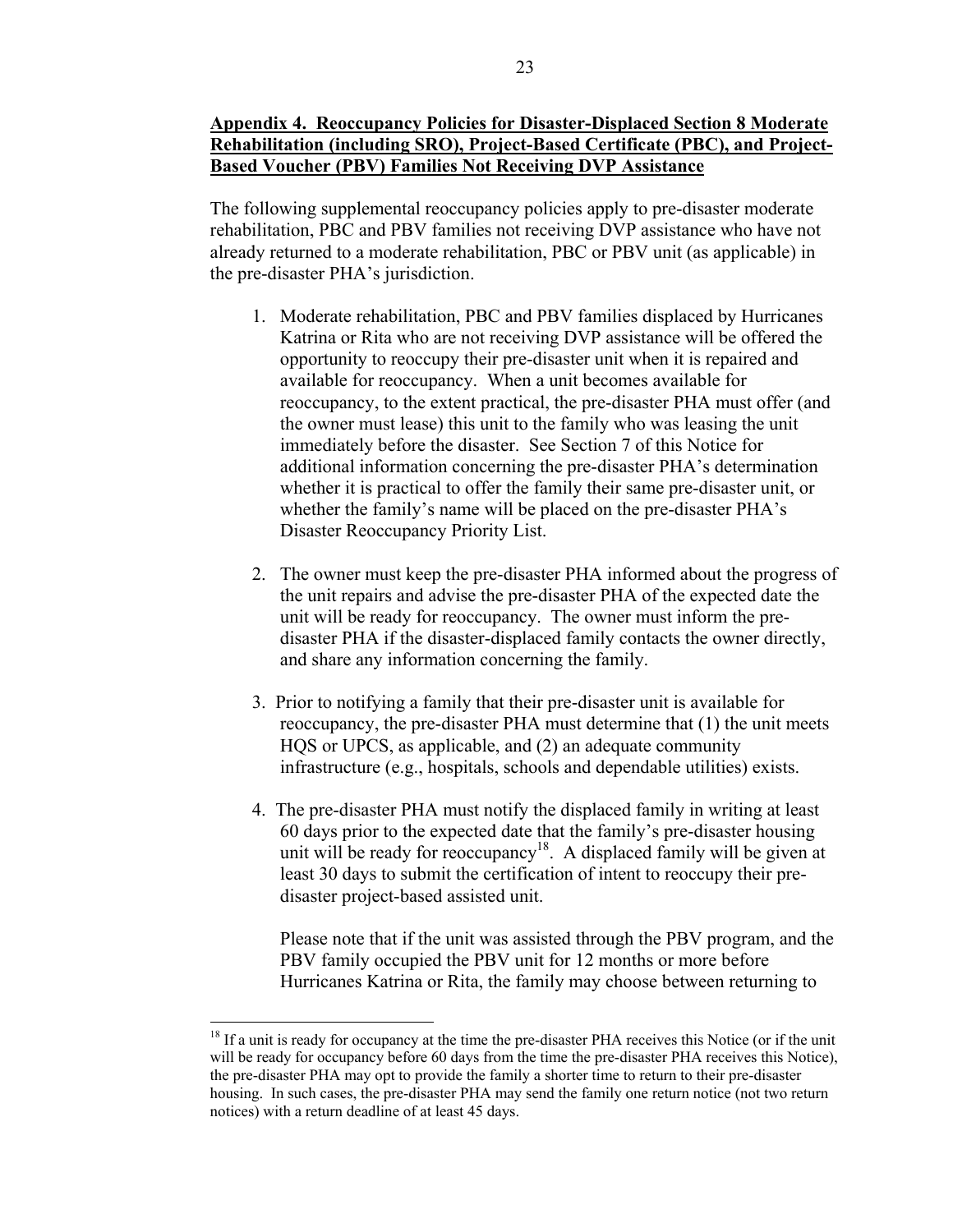the PBV project and receiving a tenant-based voucher or comparable tenant-based assistance from the pre-disaster PHA in accordance with §983.260. If a tenant-based voucher or other comparable assistance is not immediately available, the pre-disaster PHA must give the family priority to receive the next available opportunity for continued tenant-based rental assistance.

- 5. Unless the family has declined the opportunity to return, the pre-disaster PHA will give the family a second written return notice stating that (a) the unit will be ready for occupancy in 30 days, and (b) the family will have at least 30 days<sup>19</sup> to move in after the unit is ready for occupancy. (This second notice is given during the initial 60-day notice period, not at the end of the 60 days. Thus, there is a minimum 90-day period<sup>20</sup> after the first notice for the family to occupy the assisted housing unit.) Once the unit is ready for occupancy, the family may move into the unit at any time prior to the return deadline. $21$
- 6. The pre-disaster PHA may use PIC information, the Family Certification of Intent to Reoccupy Pre-Disaster Project-Based Assisted Housing (Appendix 8), and communications with the family to determine whether the family wants to return to their pre-disaster assisted housing.
- 7. The family's opportunity to return is not in perpetuity. If the displaced family opts not to return or fails to return by the return deadline, the family's eligibility to receive continued housing assistance (without being considered a "new admission") will end and the family will have to reapply to receive housing assistance. See Section 9 of this Notice.
- 8. The owner must abide by State and local law in removing the family's unclaimed personal belongings from the pre-disaster unit.

Note 1: If the moderate rehabilitation, PBC or PBV units were destroyed or the owner did not repair the units within a reasonable time period (as determined by the pre-disaster PHA), the pre-disaster PHA should have reduced the number of units under HAP contract or terminated the entire HAP contract. (Reducing the number of HAP contract units or termination of the entire HAP contract does not release the owner from use restrictions that exist independently as a result of the project's

1

<span id="page-23-0"></span><sup>&</sup>lt;sup>19</sup> The owner (not the pre-disaster PHA) will decide whether the family's return deadline may be longer than 30 days from the date the unit is actually ready for reoccupancy. If unit is not available for occupancy by the specified date, the pre-disaster PHA must so advise the family and extend the return deadline so that the family has at least 30 days to return from the date that the unit is actually ready for occupancy.

<span id="page-23-2"></span><span id="page-23-1"></span> $20$  The minimum 90-day period consists of the 60 days from the expected unit ready date plus the 30 days from the actual unit ready date. See footnote 18 for exceptions to this minimum 90-day period. <sup>21</sup> Notwithstanding these timeframes, the family may opt to move into the unit before expiration of the cumulative 90-day notice period if the unit is available for occupancy.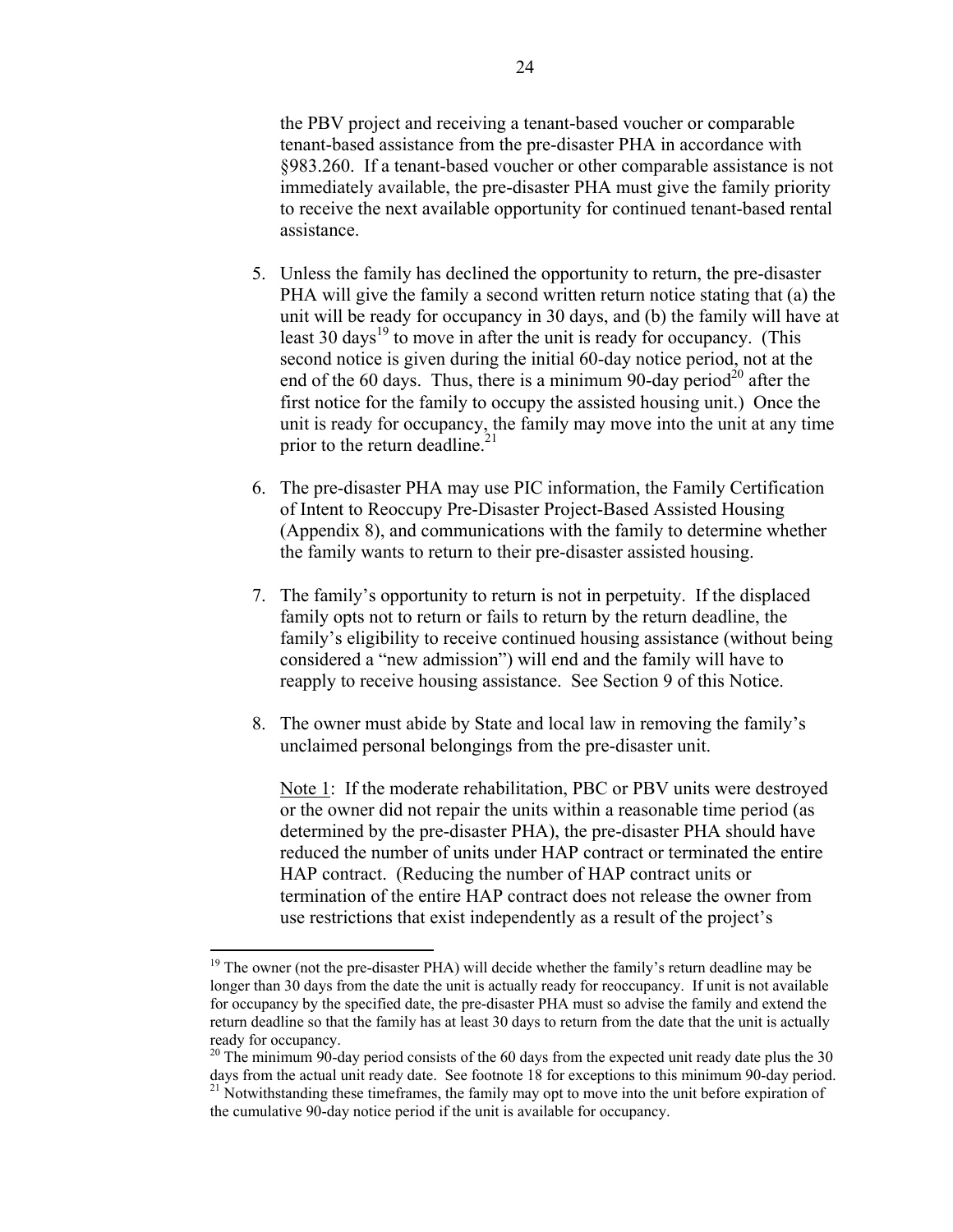mortgage, regulatory agreement, use agreement, or other binding commitment.)

PBC and PBV units are funded using voucher program funds. Therefore, if the number of units under a PBC or PBV HAP contract is reduced or the entire HAP contract is terminated, the pre-disaster PBC or PBV assisted families will be issued tenant-based vouchers to find alternate assisted units.

Likewise, if the number of units under a moderate rehabilitation HAP contract is reduced or the entire HAP contract is terminated, the predisaster moderate rehabilitation families will be issued vouchers (using the freed-up moderate rehabilitation funding) to find alternate assisted units, in accordance with §882.514(e).

Note 2: If there was damage to one or more moderate rehabilitation, PBC or PBV units and the units were slated for repairs and reoccupancy within a reasonable time period (as determined by the pre-disaster PHA) after Hurricane Katrina and Rita, the pre-disaster PHA should have abated the housing assistance payments, in accordance with the HAP contract and program requirements, during the time the units (a) did not meet HQS (PBV) or UPCS (PBC and moderate rehabilitation), and/or (b) were unoccupied except during any PBV discretionary vacancy period (see §983.352), or moderate rehabilitation mandatory vacancy period (see §882.411). Vacancy payments may be made only in a manner that is consistent with both the HAP contract and program requirements.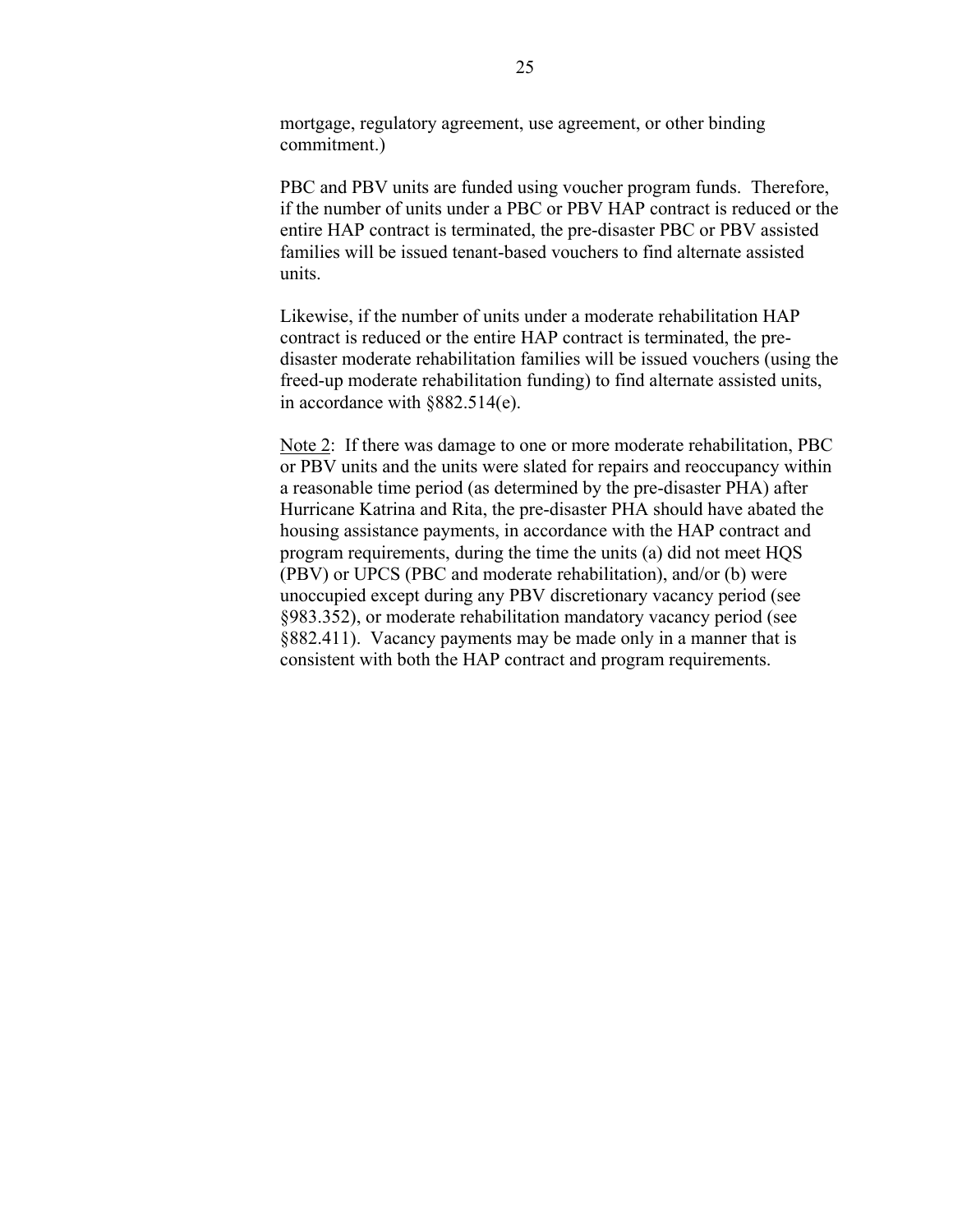## **Appendix 5. Reoccupancy Policies for Disaster-Displaced Tenant-Based Voucher Families Receiving DVP Assistance**

The following supplemental reoccupancy policies apply to pre-disaster tenant-based voucher families currently receiving DVP assistance.

- 1. A pre-disaster tenant-based voucher family displaced by Hurricanes Katrina or Rita that is receiving DVP assistance may not "port" the DVP voucher to their pre-disaster PHA's jurisdiction. If the family opts to return to their pre-disaster PHA jurisdiction prior to the end of DVP, the family is not eligible for continued DVP assistance in the jurisdiction of their pre-disaster PHA. Instead, the family will issued a regular voucher from the pre-disaster PHA.
- 2. When the DVP ends, the pre-disaster tenant-based voucher families displaced by Hurricanes Katrina or Rita have three options: return to the jurisdiction of the pre-disaster PHA and receive a regular voucher, remain in the jurisdiction of the DVP PHA when DVP assistance ends and revert to regular voucher assistance through portability, or move to another jurisdiction (outside the pre-disaster and DVP PHA jurisdictions) and receive regular voucher assistance through portability. These options are described below. The DVP PHA must contact the families prior to the end of DVP to determine which option the families choose.
- 3. *Tenant-based voucher family participating in the DVP wants to return to the jurisdiction of the pre-disaster PHA and receive a regular voucher*. Prior to the end of the DVP (or when contacted by a family interested in returning to the pre-disaster PHA's jurisdiction), the DVP PHA must advise the family how to contact and request assistance from the pre-disaster PHA. The predisaster PHA will advise the family of any community infrastructure (e.g., hospitals, schools and dependable utilities) problems and the overall availability of rental units.

The pre-disaster PHA should use DIS information and communications with the DVP PHA and the family to determine the status of the family's DVP lease when the family wants to return to the pre-disaster PHA's jurisdiction.

If the family opts to return to the pre-disaster PHA jurisdiction before the end of the DVP, the family's return should be delayed until the date that the initial DVP lease term ends or the DVP lease can otherwise be terminated by the family in accordance with the lease, including any notice requirements. The DVP PHA should assist the family in negotiating any necessary early release from the DVP lease. Please note that there is no special administrative fee in connection with negotiating an early release from the DVP for a tenant-based voucher family.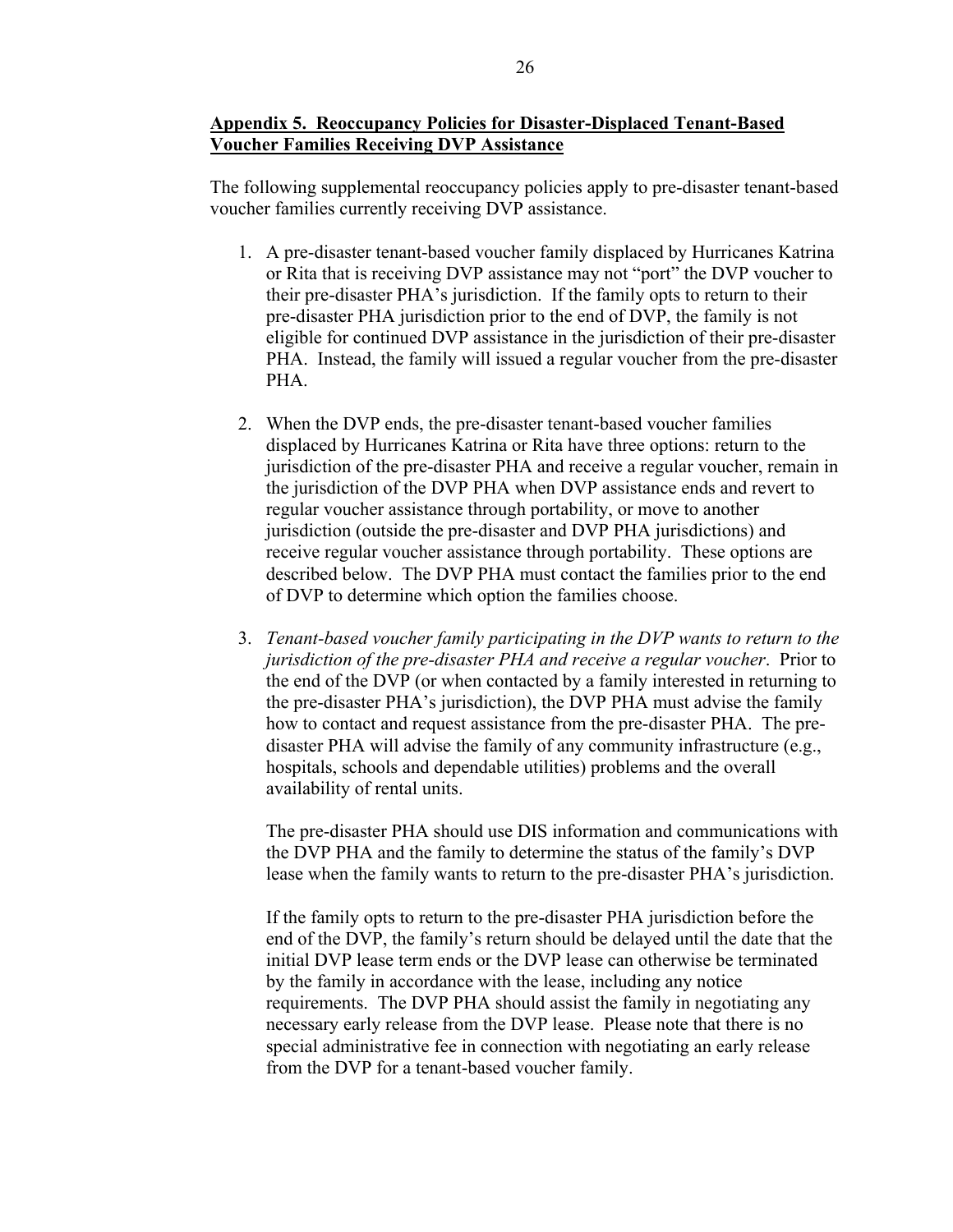If the family moves in violation of their DVP lease, the family is ineligible for continued DVP assistance in another unit.

When the DVP family returns to the pre-disaster jurisdiction, the predisaster PHA will issue the family a regular voucher to locate a unit. Since there are severe rental housing shortages on the Gulf coast as a result of Hurricanes Katrina and Rita, some Gulf coast pre-disaster PHAs will receive a one-time special administrative fee for providing housing search services to returning pre-disaster voucher families. This special administrative fee will be \$250 for the initial tenant-based voucher HAP contract (executed after the issuance date of this Notice) on behalf of a pre-disaster voucher family leasing a unit in the jurisdiction of one of the following PHAs: New Orleans, Lafayette City, Kenner, Jefferson Parish, Bogalusa, Mamou, Vinton, Sulphur, St. Landry Parish, Ponchatoula, Denham Springs, Rapides Parish, Avoyelles Parish Police Jury, Meridian, Biloxi, Mississippi Region V, Mississippi Region VII, Mississippi Region VIII, and Long Beach.

Since the family will be moving to another unit with continued tenant-based voucher assistance, the term of the lease for the new assisted unit may begin during the month the family moves out of the old DVP assisted unit. It is permissible to overlap the voucher housing assistance payments for the month the family moves out of the old DVP unit and moves into the new unit. See §982.311.

The DVP PHA will inform the pre-disaster PHA when to expect the family and record the family's end of DVP participation in the DIS.

4. *Tenant-based voucher family participating in the DVP wants to remain in the jurisdiction of DVP PHA when DVP assistance ends*. Once the DVP PHA is aware of the family's choice, the DVP and pre-disaster PHAs will follow the normal portability requirements outlined at 982.355. When the DVP ends, the DVP PHA may absorb the family into the DVP PHA's regular voucher program, or the family may receive regular voucher assistance through a portability billing arrangement between the pre-disaster PHA and the DVP PHA.

The DVP PHA must inform the pre-disaster PHA whether the DVP PHA will bill the pre-disaster PHA for the assistance on behalf of the portable family, or will absorb the family into its own program. If the family will be assisted through portability billing, the pre-disaster PHA must send the portability information form (Form HUD-52665) to the DVP PHA. The DVP PHA must record the family's end of DVP participation in the DIS.

Please note that the Department is exploring an expedited payment process directly from HUD to the DVP (or other receiving) PHA when the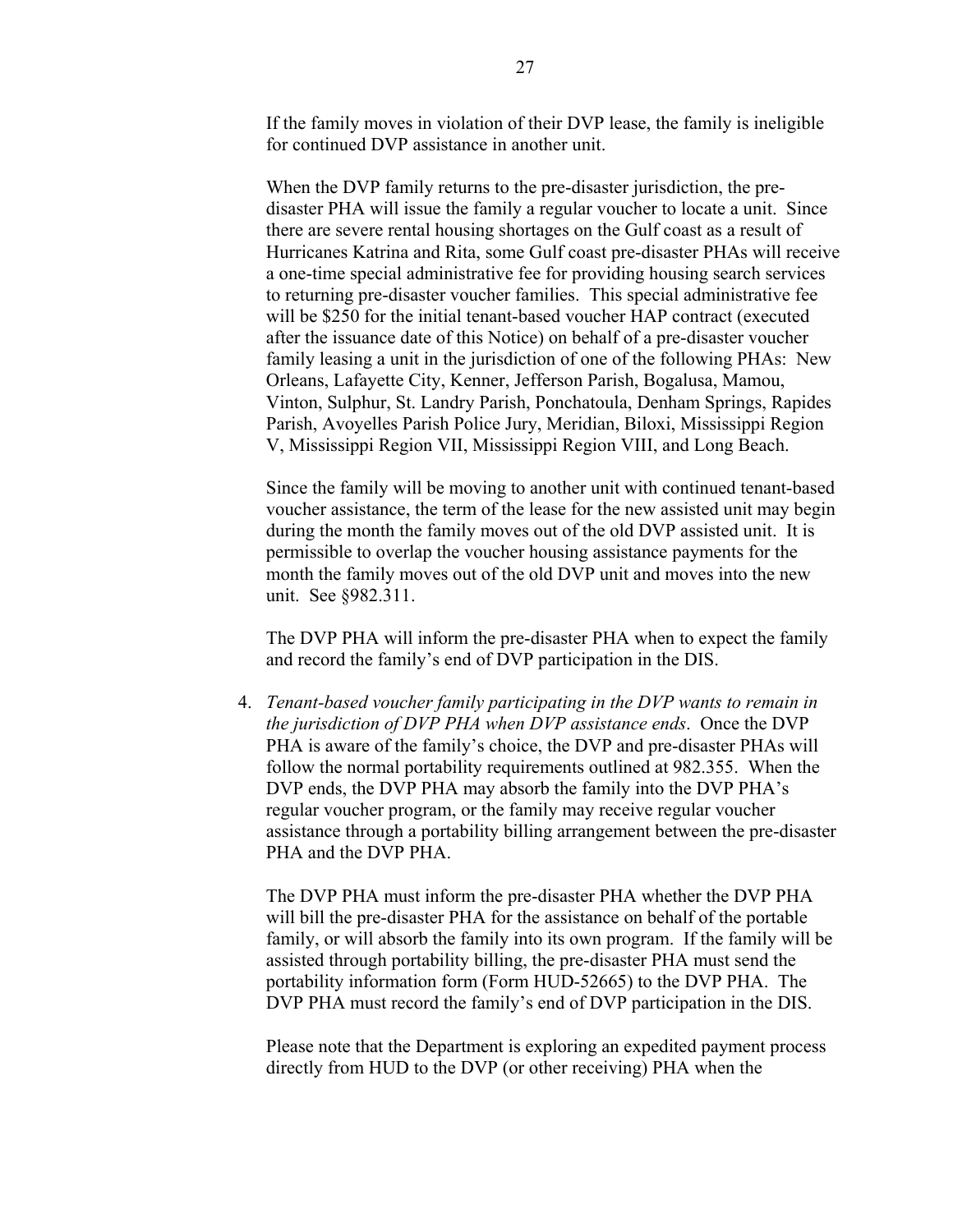portability billing is for more than ten families displaced by Hurricanes Katrina or Rita.

5. *Tenant-based voucher family participating in the DVP wants to move to another jurisdiction (outside the pre-disaster and DVP PHAs' jurisdictions) and receive regular voucher assistance*. The DVP PHA informs the predisaster PHA that the family is leaving the DVP and is moving under the regular voucher program procedures. The pre-disaster PHA and family must follow the normal portability requirements outlined in §982.355.

Note 1: The HAP contract for a vacant pre-disaster voucher unit with no damage (or minimal damage that was repaired quickly) from Hurricanes Katrina or Rita should have been terminated many months ago, in accordance with the voucher program requirements, which are summarized below.

- The family may be absent from the unit for brief periods. For longer absences, the PHA administrative plan establishes the PHA policy on how long, up to a maximum period of 180 consecutive calendar days, the family may be absent from the assisted unit. See §982.312.
- Housing assistance payments stop if the family is absent for longer than the maximum period permitted under local policy. The term of the HAP contract and assisted lease also terminate. The owner must reimburse the PHA for any housing assistance payment for the period after the termination. See §982.312.
- If the family moves to another unit with continued tenant-based voucher assistance such as DVP assistance, the term of the lease for the new assisted unit may begin during the month the family moves out of the old assisted unit. It is permissible to overlap the voucher housing assistance payments for the month the family moves out of the old unit and moves into the new unit. See §982.311.
- The family may not receive Section 8 tenant-based voucher assistance while receiving another housing subsidy under a duplicative federal, State or local housing assistance program. See §982.551(n).
- The voucher unit must be the family's only unit. See §982.551(h).

Note 2: The HAP contract for a pre-disaster voucher unit with significant damage from Hurricanes Katrina or Rita should have been terminated shortly after the hurricane, in accordance with the voucher program requirements.

A flowchart depicting the reoccupancy policies for pre-disaster tenant-based voucher families receiving DVP assistance follows.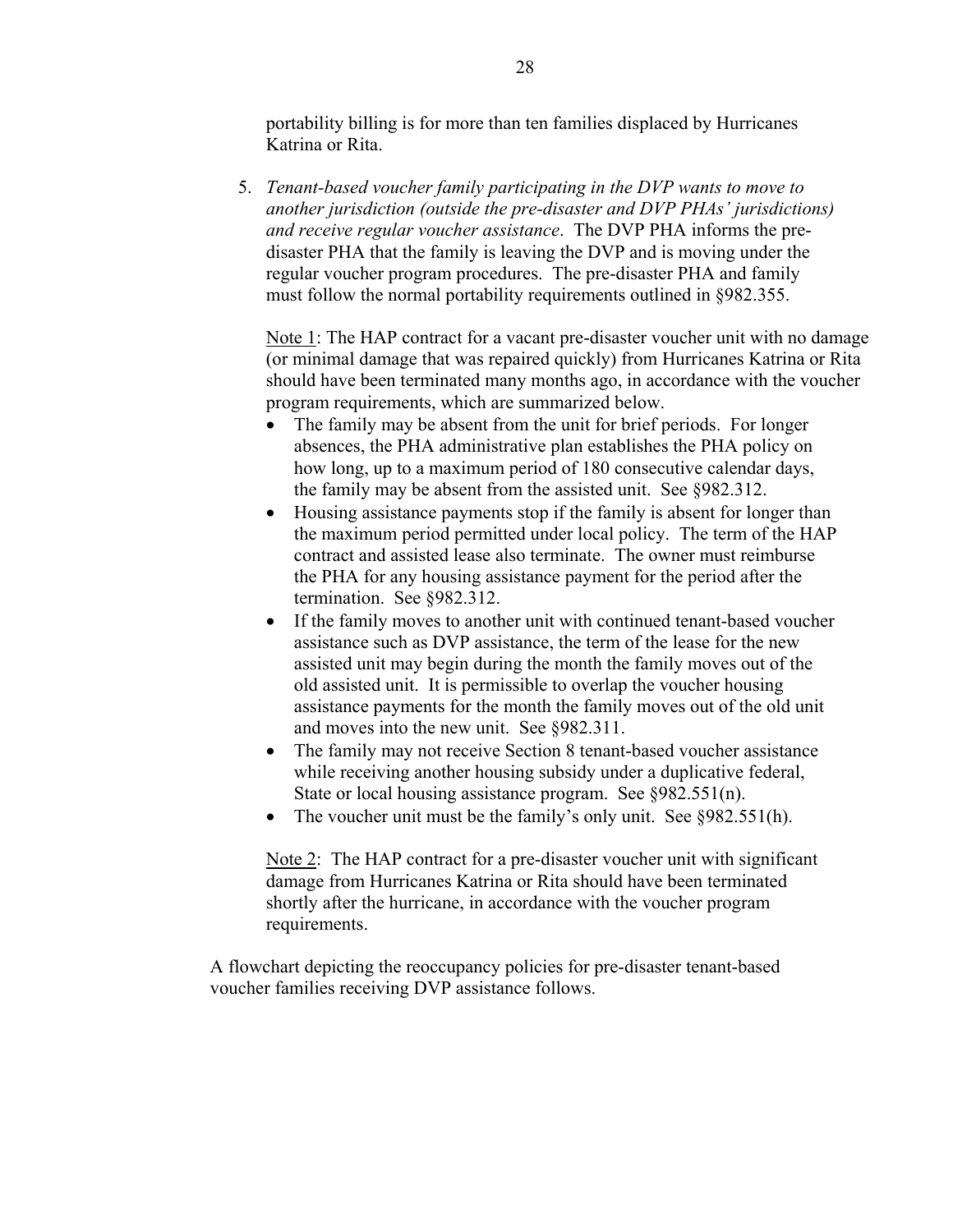

# Reoccupancy Policy for Pre-Disaster Tenant-Based Voucher Families Receiving DVP Assistance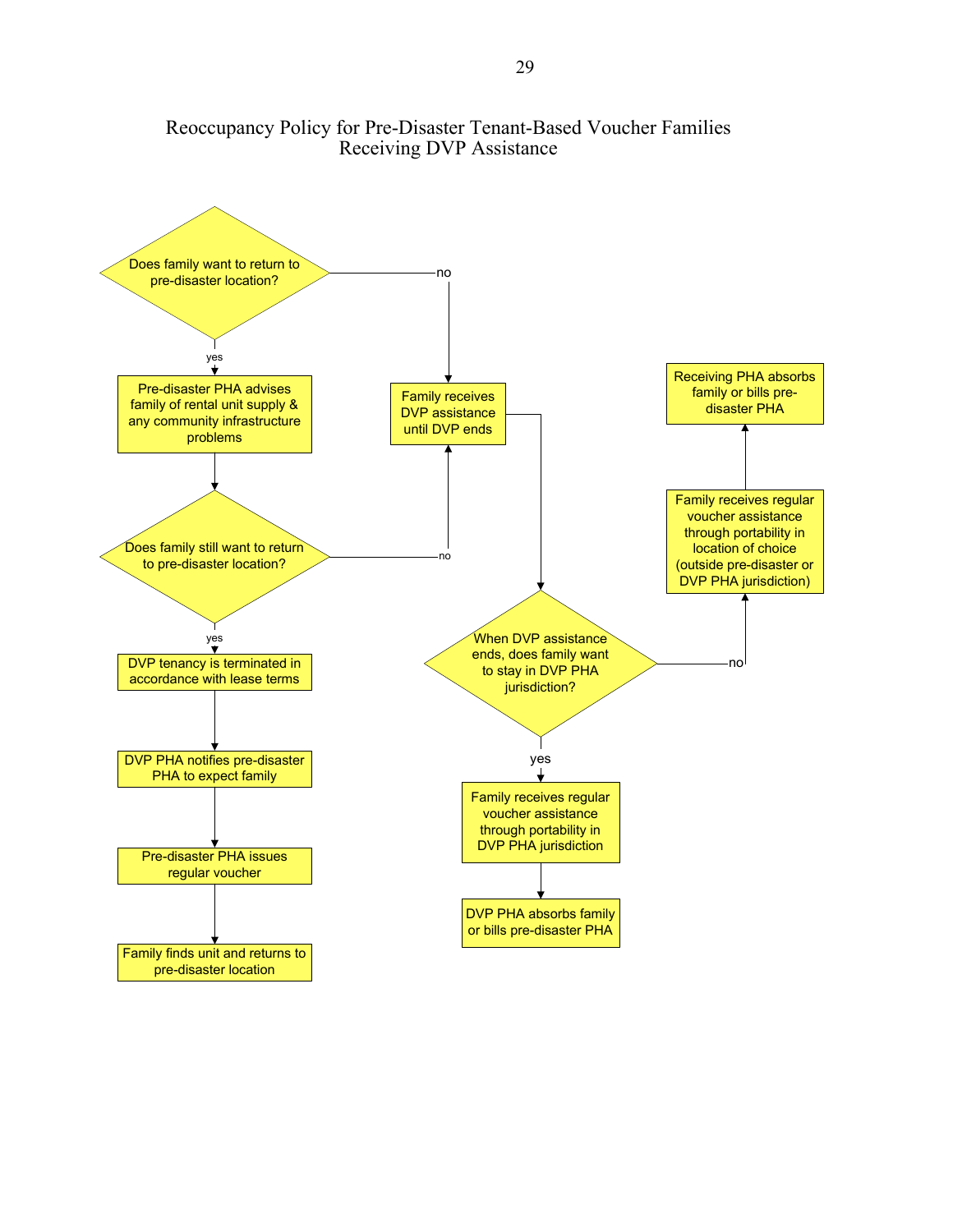## **Appendix 6. Reoccupancy Policies for Disaster-Displaced Tenant-Based Voucher Families Not Receiving DVP or Regular Voucher Assistance**

The following supplemental reoccupancy policies apply to pre-disaster tenant-based voucher families not receiving DVP or regular voucher assistance and who have not already returned to their pre-disaster PHA's voucher program.

- 1. Pre-disaster tenant-based voucher families displaced by Hurricanes Katrina or Rita that are not receiving DVP or regular voucher assistance have three options: return to the jurisdiction of the pre-disaster PHA and receive a regular voucher<sup>22</sup>, move to another jurisdiction (outside the predisaster PHA's jurisdiction) and receive regular voucher assistance through portability, or opt to not resume tenant-based assistance.
- 2. The pre-disaster PHA may use the Family Certification of Intent to Return to Pre-Disaster Tenant-Based Voucher Location (Appendix 9) and communications with the family to determine whether the family wants to return to the pre-disaster PHA's jurisdiction with voucher assistance or resume voucher assistance elsewhere through portability. A displaced family will be given at least 60 days to submit this certification<sup>23</sup>.

If the family wants to return to the pre-disaster PHA's jurisdiction, the pre-disaster PHA will advise the family of any community infrastructure (e.g., hospitals, schools and dependable utilities) problems and the overall availability of rental units.

If the family does not submit the return certification by the submission deadline, the pre-disaster PHA will issue the family's voucher to another family, and the family will need to reapply if they want voucher assistance in the future.

3. When the family returns to the pre-disaster jurisdiction, the pre-disaster PHA will issue the family a regular voucher to locate a unit. Since there are severe rental housing shortages on the Gulf coast as a result of Hurricanes Katrina and Rita, some Gulf coast pre-disaster PHAs will

<span id="page-29-1"></span><span id="page-29-0"></span> $\overline{a}$  $^{22}$  Notice PIH 2006-12 provided that DVP funds could also be made available to assist pre-disaster voucher families that returned to the most heavily impacted areas of Louisiana and Mississippi that were subject to the federal disaster declarations in connection with Hurricanes Katrina and Rita. The purpose of making DVP funding available in lieu of regular voucher assistance in such instances was to free-up voucher funding that might then be used by the PHA in combination with public housing funding under the Department of Defense Act, 2006. Since this fungible use of voucher funds was limited to calendar year 2006 only, pre-disaster tenant-based voucher families returning to their predisaster PHA jurisdiction in calendar year 2007 are always assisted through the resumption of their voucher assistance under the PHA's regular voucher program, not the DVP. Any reference in Notice PIH 2006-12 to making DVP assistance available to pre-disaster tenant-based voucher families upon their return to the pre-disaster PHA jurisdiction is no longer applicable. <sup>23</sup> Section 9 of this Notice addresses situations when a family fails to return the Appendix 9 certification by the PHA deadline.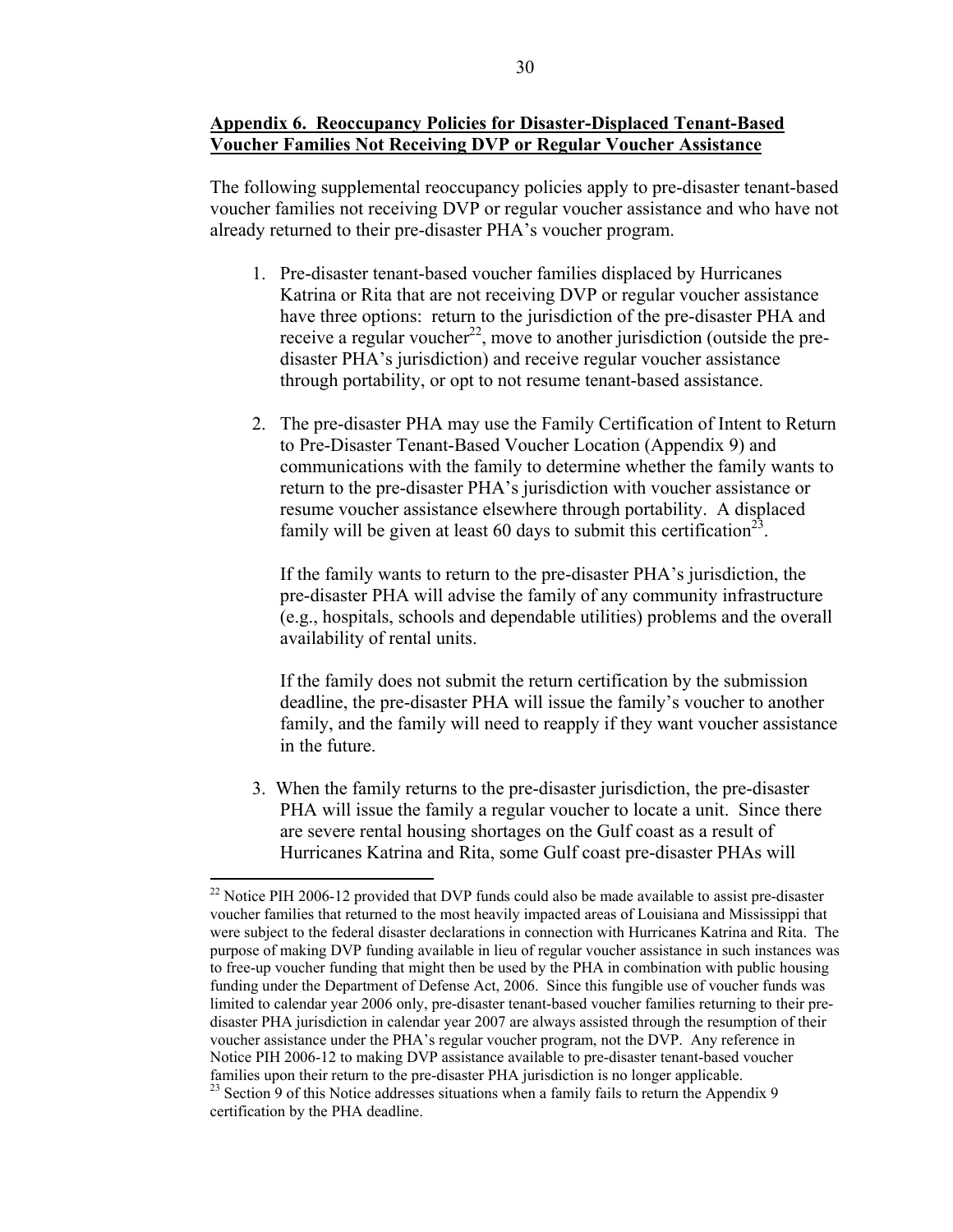receive a one-time special administrative fee for providing housing search services to returning pre-disaster voucher families. This special administrative fee will be \$250 for the initial tenant-based voucher HAP contract (executed after the issuance date of this Notice) on behalf of a pre-disaster voucher family leasing a unit in the jurisdiction of one of the following PHAs: New Orleans, Lafayette City, Kenner, Jefferson Parish, Bogalusa, Mamou, Vinton, Sulphur, St. Landry Parish, Ponchatoula, Denham Springs, Rapides Parish, Avoyelles Parish Police Jury, Meridian, Biloxi, Mississippi Region V, Mississippi RegionVII, Mississippi Region VIII, and Long Beach.

4. If the family wants to use the voucher assistance in another jurisdiction, the pre-disaster PHA and family must follow the normal portability requirements outlined in §982.355.

Note 1: The HAP contract for a vacant pre-disaster voucher unit with no damage (or minimal damage that was repaired quickly) from Hurricanes Katrina or Rita should have been terminated many months ago, in accordance with the voucher program requirements, which are summarized below.

- The family may be absent from the unit for brief periods. For longer absences, the PHA administrative plan establishes the PHA policy on how long, up to a maximum period of 180 consecutive calendar days, the family may be absent from the assisted unit. See §982.312.
- Housing assistance payments stop if the family is absent for longer than the maximum period permitted under local policy. The term of the HAP contract and assisted lease also terminate. The owner must reimburse the PHA for any housing assistance payment for the period after the termination. See §982.312.
- If the family moves to another unit with continued tenant-based voucher assistance, the term of the lease for the new assisted unit may begin during the month the family moves out of the old assisted unit. It is permissible to overlap the voucher housing assistance payments for the month the family moves out of the old unit and moves into the new unit. See §982.311.
- The family may not receive tenant-based voucher assistance while receiving another housing subsidy under a duplicative federal, State or local housing assistance program. See §982.551(n).
- The voucher unit must be the family's only unit. See §982.551(h).

Note 2: The HAP contract for a pre-disaster voucher unit with significant damage from Hurricanes Katrina or Rita should have been terminated shortly after the hurricane, in accordance with the voucher program requirements.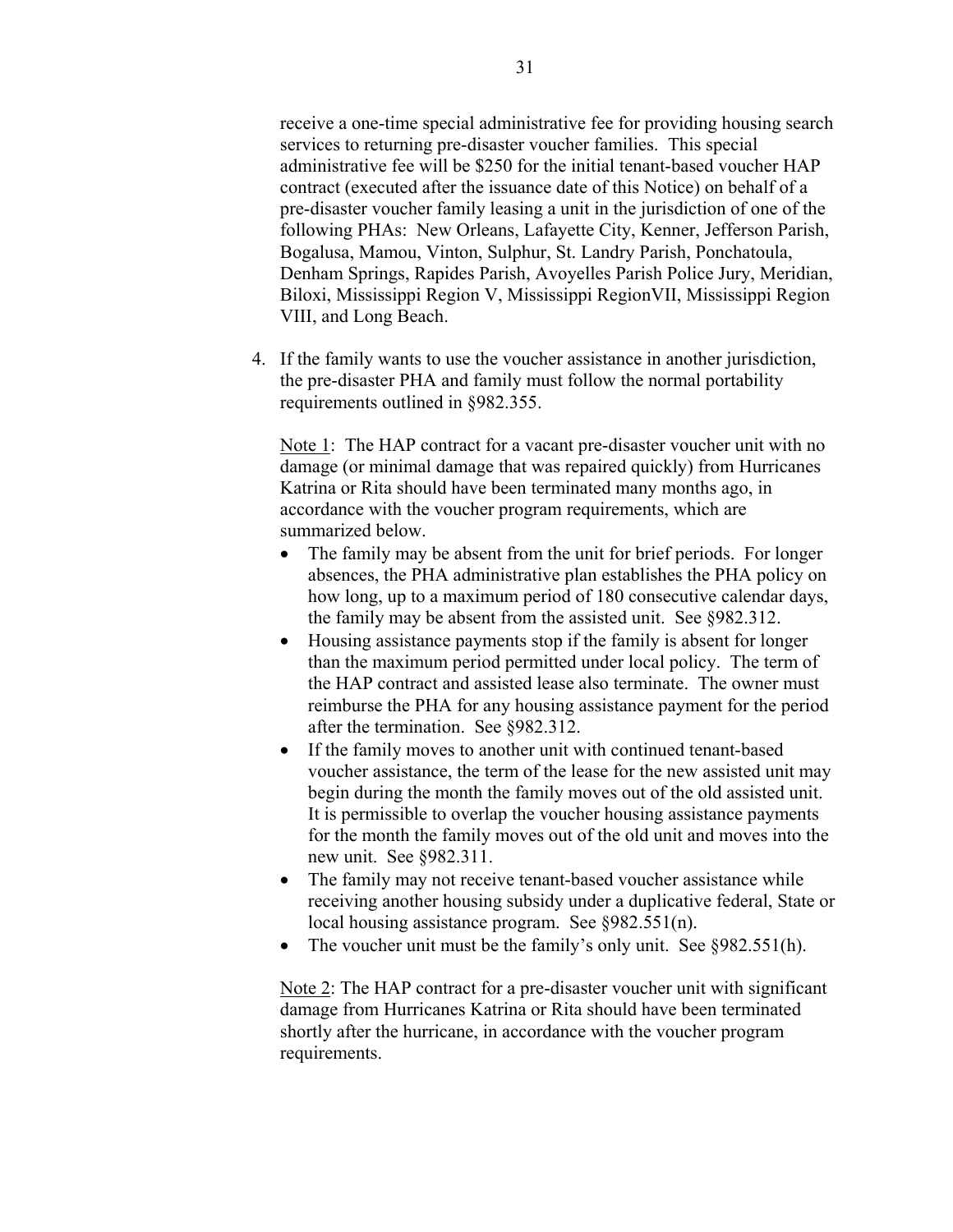# **Appendix 7. Reoccupancy Policies for Special Needs Families Receiving DVP Assistance**

The following supplemental reoccupancy policies apply to pre-disaster Special Needs families currently receiving DVP assistance.

The reoccupancy policies for pre-disaster Special Needs families vary depending on the family's housing circumstances immediately before Hurricanes Katrina and Rita. A "Special Needs family", for purposes of this supplemental guidance, is defined as a family (including a single member household) that resided in an emergency shelter, transitional housing or housing assisted through a Special Needs housing program (Supportive Housing Program (SHP), Shelter Plus Care (S+C), or Housing Opportunities for Persons with AIDS (HOPWA)); or was sleeping on the streets or in other places not meant for human habitation in one of the federally declared disaster areas between August 21 - 28, 2005 (for Hurricane Katrina) or September 16 - 23, 2005 (for Hurricane Rita).

Special Needs families that (1) slept on the streets or in other places not meant for human habitation, (2) resided in an emergency shelter, or (3) received temporary assistance in transitional housing programs. Reoccupancy policies are inapplicable to these families since they were not residing in units under a lease or another written occupancy arrangement. If a Continuum of Care (CoC) provider is contacted by such families for assistance in returning to the pre-disaster locality, every effort should be made by the CoC provider to apprise the Special Needs family of any supportive services and relocation resources. Alternately, if a CoC provider is contacted by such families for assistance in obtaining services in the family's current location or another location (other than the pre-disaster locality), every effort should be made by the CoC provider to apprise the Special Needs family of any supportive services and relocation resources, including contact information for the CoC provider in the location where the family wishes to live.

If a Special Needs family that was (1) sleeping on the streets or in other places not meant for human habitation, (2) residing in an emergency shelter, or (3) receiving temporary assistance in a transitional housing program is receiving DVP assistance, the Special Needs family may seek assistance from a Special Needs service provider through the local CoC. This homeless or HOPWA service provider may assist the family in locating suitable housing and services when the DVP assistance ends.

Reoccupancy policies for Special Needs families receiving DVP assistance that resided in housing assisted through SHP, S+C, or HOPWA and who had a lease or another written occupancy arrangement.

1. Special Needs families currently receiving DVP assistance who (1) were displaced from housing assisted through SHP, S+C, or HOPWA and (2) had a lease or another written occupancy arrangement will be offered the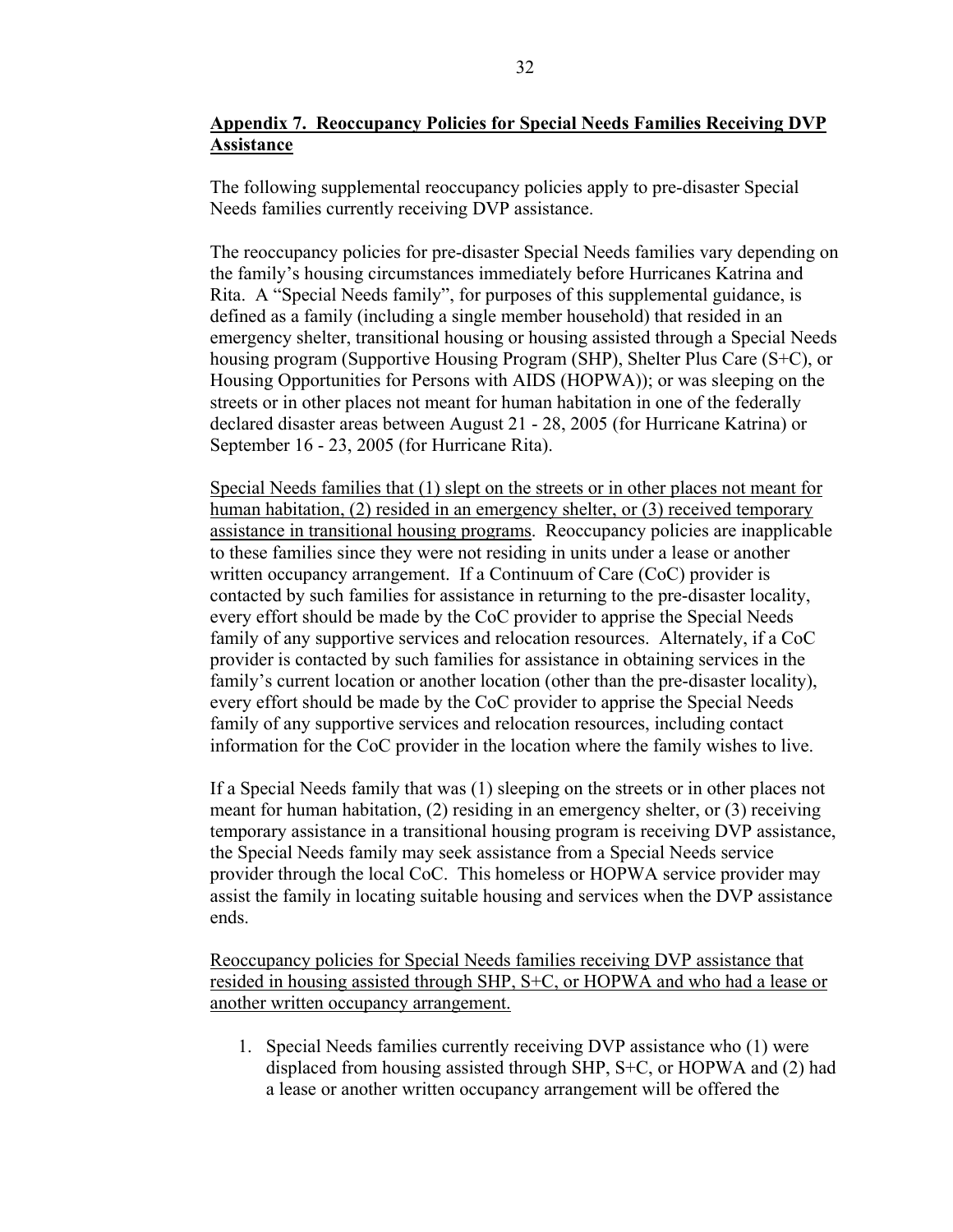opportunity to reoccupy their pre-disaster unit when it is repaired and available for reoccupancy. When a unit becomes available for reoccupancy, the Special Needs housing provider must, to the extent practical, offer this unit to the family who was leasing the unit immediately before the disaster. See Section 7 of this Notice for additional information concerning the Special Needs housing provider's determination whether it is practical to offer the family their same pre-disaster unit, or whether the family's name will be placed on the Special Needs housing provider's Disaster Reoccupancy Priority List.

- 2. Prior to notifying a family that their pre-disaster unit is available for reoccupancy, the Special Needs housing provider must determine that (1) the unit is in good repair, and (2) an adequate community infrastructure (e.g., hospitals, schools and dependable utilities) exists.
- 3. The Special Needs housing provider will make a good faith effort to notify the displaced family receiving DVP assistance (and will notify the DVP PHA) in writing at least 60 days prior to the expected date that the family's pre-disaster housing unit will be ready for reoccupancy<sup>24</sup>. A displaced family will be given at least 30 days to submit the certification of intent to reoccupy their pre-disaster unit.
- 4. If the family wants to reoccupy their pre-disaster unit, the DVP PHA and the family will determine whether (1) the family can terminate the tenancy in accordance with the DVP lease, or (2) if an early release from the DVP lease is necessary for the family to return to the pre-disaster unit by the return deadline. The DVP PHA will assist the family in negotiating any necessary early release from the DVP lease.

Commencing on the issuance date of this Notice, the DVP PHA is eligible to receive a one-time special administrative fee of \$1500 for each family that the DVP PHA helps negotiate an early release from the DVP lease. This special one-time fee is only paid if the owner agrees to an early release from the DVP lease and the DVP tenancy terminates after the issuance date of this Notice. As part of the negotiation with the DVP owner, the DVP PHA may opt to use some of this fee to reimburse owners for vacancy loss. The DVP PHA will claim the special fee by checking the appropriate box in DIS when completing the end-of-participation record for the family. If the DVP PHA and the family are unsuccessful in negotiating an early release from the DVP lease, the DVP PHA should contact Alfred C. Jurison,

<span id="page-32-0"></span><sup>&</sup>lt;sup>24</sup> If a unit is ready for occupancy at the time the Special Needs housing provider receives this Notice (or if the unit will be ready for occupancy before 60 days from the time the Special Needs housing provider receives this Notice), the Special Needs housing provider may opt to provide the family a shorter time to return to their pre-disaster housing. In such cases, the Special Needs housing provider may send the family one return notice (not two return notices) with a return deadline of at least 45 days.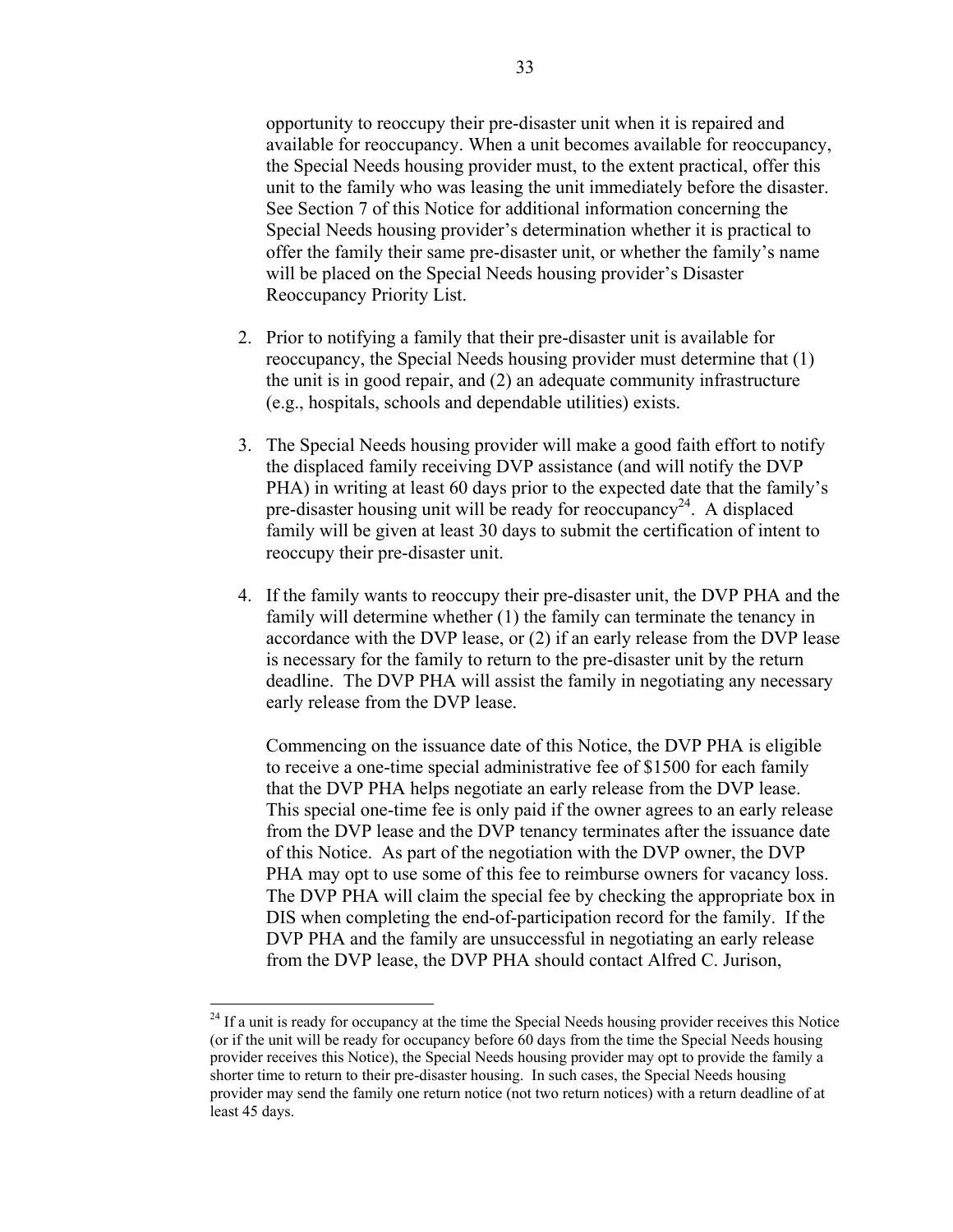Director, Housing Voucher Management and Operations Division in HUD Headquarters at (202) 708-0477 to discuss further actions.

- 5. Families who are not offered their pre-disaster unit because the DVP tenancy could not be terminated in accordance with the lease terms do not forfeit the opportunity to return to their pre-disaster housing. Instead, the names of such families will be placed on a Disaster Reoccupancy Priority List and they will be offered the opportunity to return at a later date. See Section 7 of this Notice.
- 6. Unless the family has declined the opportunity to return, the Special Needs housing provider will undertake reasonable efforts, where practical, to contact the family (and will contact the DVP PHA) with notification that (a) the unit will be ready for occupancy in 30 days, (b) the family will have at least 30 days<sup>25</sup> to move in after the unit is ready for occupancy, and (c) the family should give the DVP owner the family's notice to vacate the DVP unit in accordance with the lease terms or any negotiated early release. (This second notice is given during the initial 60-day notice period, not at the end of the 60 days. Thus, there is a minimum 90-day period<sup>26</sup> after the first notice for the family to occupy the assisted housing unit.) Once the unit is ready for occupancy, the family may move into the unit at any time prior to the return deadline. $\frac{2}{3}$
- 7. The Special Needs housing provider may use DIS information, the Family Certification of Intent to Reoccupy Pre-Disaster Project-Based Assisted Housing (Appendix 8), and communications with the DVP PHA and the family to determine the status of the family's DVP lease and whether the family wants to return to their pre-disaster assisted housing. If the family moves in violation of their DVP lease, the family is ineligible for continued DVP assistance in another unit.
- 8. The family's opportunity to return is not in perpetuity. If the displaced family receiving DVP assistance opts not to return or fails to return by the return deadline, the family's DVP lease and assistance will continue (in accordance with the DVP requirements).
- 9. The Special Needs housing provider may take action to dispose of any personal property in accordance with State and local law.

<span id="page-33-0"></span><sup>&</sup>lt;sup>25</sup> If unit is not available for occupancy by the specified date, the pre-disaster PHA must so advise the family and extend the return deadline so that the family has at least 30 days to return from the date that the unit is actually ready for occupancy.

<span id="page-33-1"></span><sup>&</sup>lt;sup>26</sup> The minimum 90-day period consists of the 60 days from the expected unit ready date plus the 30 days from the actual unit ready date. See footnote 24 for exceptions to this minimum 90-day period.

<span id="page-33-2"></span> $27$  Notwithstanding these timeframes, the family may opt to move into the unit before expiration of the cumulative 90-day notice period if (a) the unit is available for occupancy, and (b) the family can terminate the DVP tenancy in accordance with the lease.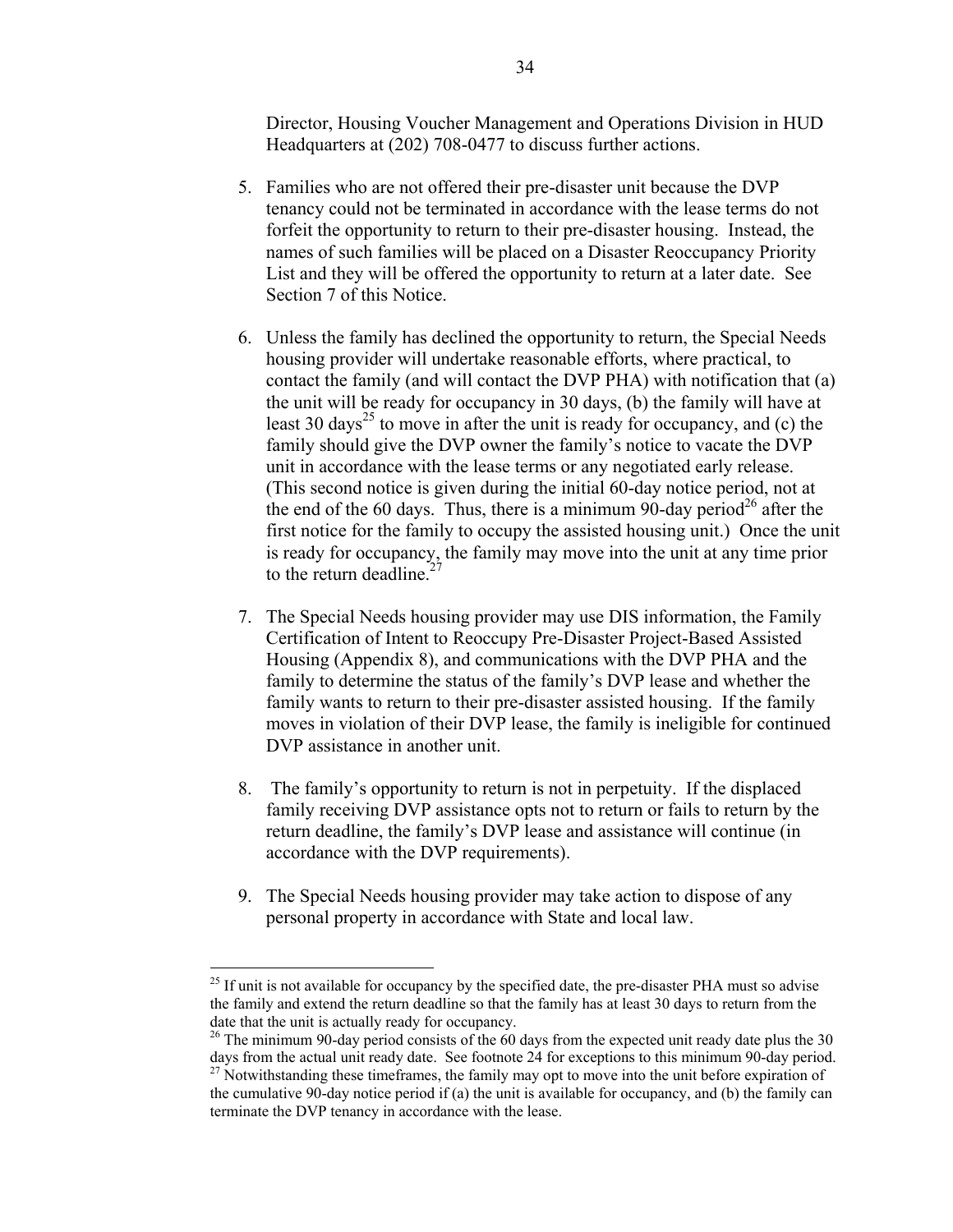10. The Special Needs housing provider may opt to adopt a policy to provide an admission preference to families that were assisted prior to Hurricanes Katrina or Rita, who did not return to their pre-disaster project within the specified return deadline.

Note: The assistance provided to displaced Special Needs families shall not be used in a duplicative manner with housing assistance received under other programs such as the DVP. Failure to provide accurate information in receiving such assistance is a violation of program requirements and subject to sanctions such as repayment of the assistance.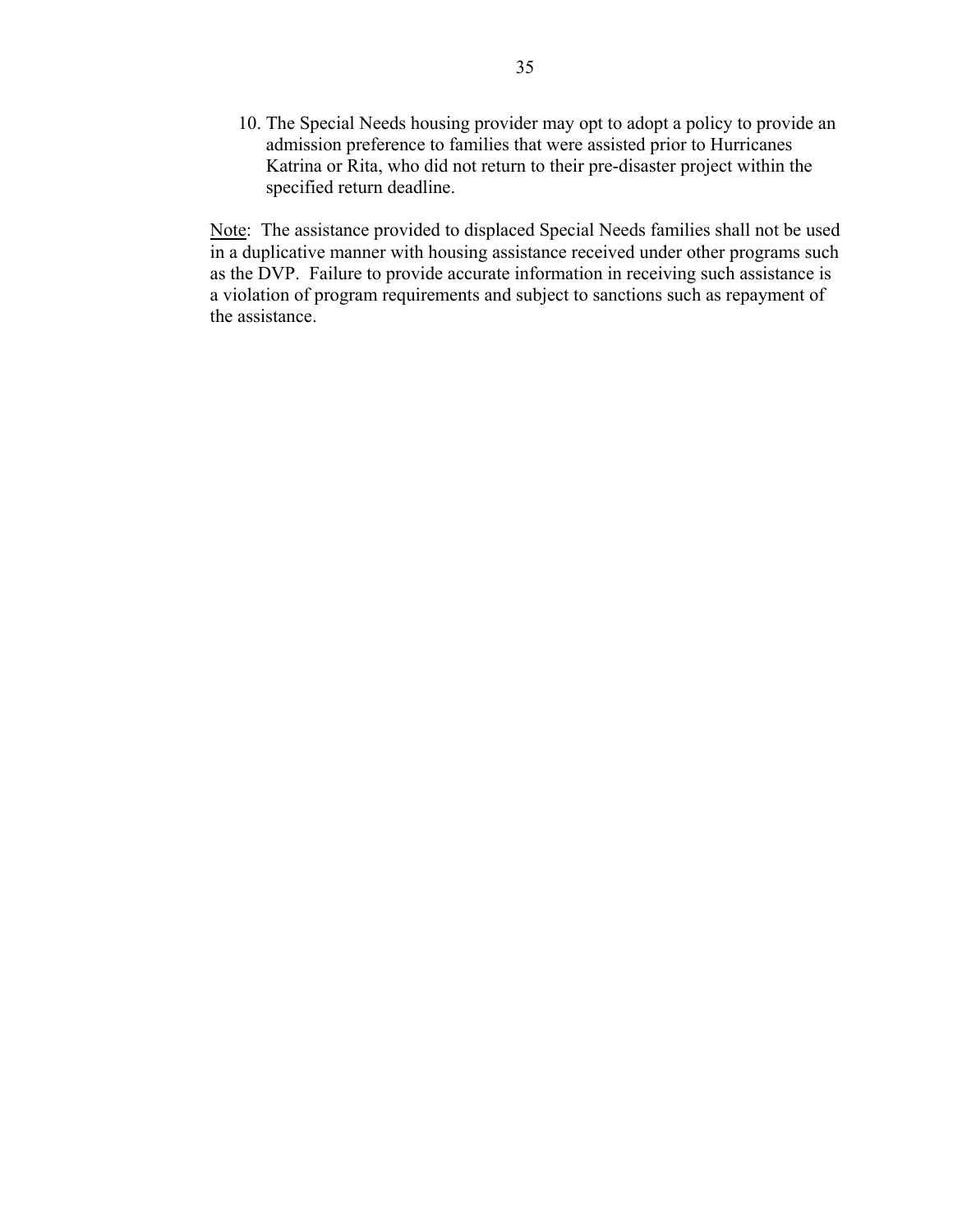# **Appendix 8. Sample Letter to Displaced Project-Based Assisted Families**

This letter is to inform you that a unit in the same of the set of the set of the set of the set of the set of the set of the set of the set of the set of the set of the set of the set of the set of the set of the set of t and address of pre-disaster assisted housing project) is expected to be available for occupancy on \_\_\_\_\_\_\_\_ (insert date at least 60 days from the date of the letter). If you wish to return to this assisted unit, you must return in \_\_\_ days (insert 30 or a larger number) from the date the unit is actually ready for occupancy. The date the unit is actually ready for occupancy will be provided in a second notice.

Please be advised that if you do not occupy the unit by the **deadline that will be provided in a second notice**, the **the conduct of the conduct** (insert name of predisaster owner, PHA, or Special Needs housing provider) will lease the unit to another family and may take action to dispose of any personal property in accordance with State and local laws and HUD requirements. (Add if applicable: Please note that the pre-disaster PHA or Special Needs housing provider may be able to provide your family an admission preference for an available vacant unit if you decide to return at a later date. There is no guarantee, however, that you will be offered a vacant unit if you do not occupy the unit by the deadline that will be provided in a second notice.)

Please complete the following information and return this letter to the \_\_\_\_\_\_\_\_\_\_\_\_\_\_\_ (insert name of pre-disaster PHA or Special Needs housing provider) **within 30 days from the date of this letter**. If you have questions concerning this letter, please contact at the at the set of  $\alpha$ .

### **FAMILY CERTIFICATION OF INTENT TO REOCCUPY PRE-DISASTER PROJECT-BASED ASSISTED HOUSING**

 I want to occupy this unit. Please notify me of the actual date the unit will be ready for occupancy.

Please check below if any of the following circumstances apply to your family.

My family is larger or smaller than before Hurricanes Katrina or Rita

Other such as wheel chair accessibility (please explain):

Print Name of Head of Household

\_\_\_\_\_\_\_\_\_\_\_\_\_\_\_\_\_\_\_\_\_\_\_\_\_\_\_\_\_\_\_\_\_\_\_\_\_\_\_\_\_

\_\_\_\_\_\_\_\_\_\_\_\_\_\_\_\_\_\_\_\_\_\_\_\_\_\_\_\_\_\_\_\_\_\_\_\_\_\_\_\_\_\_\_\_\_\_\_\_\_\_

Signature of Head of Household Date

 $\mathcal{L}_\text{max} = \frac{1}{2} \sum_{i=1}^{n} \frac{1}{2} \sum_{i=1}^{n} \frac{1}{2} \sum_{i=1}^{n} \frac{1}{2} \sum_{i=1}^{n} \frac{1}{2} \sum_{i=1}^{n} \frac{1}{2} \sum_{i=1}^{n} \frac{1}{2} \sum_{i=1}^{n} \frac{1}{2} \sum_{i=1}^{n} \frac{1}{2} \sum_{i=1}^{n} \frac{1}{2} \sum_{i=1}^{n} \frac{1}{2} \sum_{i=1}^{n} \frac{1}{2} \sum_{i=1}^{n} \frac{1$ 

\_\_\_\_\_\_\_\_\_\_\_\_\_\_\_\_\_\_\_\_\_\_\_\_\_\_\_ \_\_\_\_\_\_\_\_\_\_\_\_\_\_\_\_\_\_\_\_\_\_\_\_\_\_\_\_\_\_\_

**Current Address Current Address Phone Number**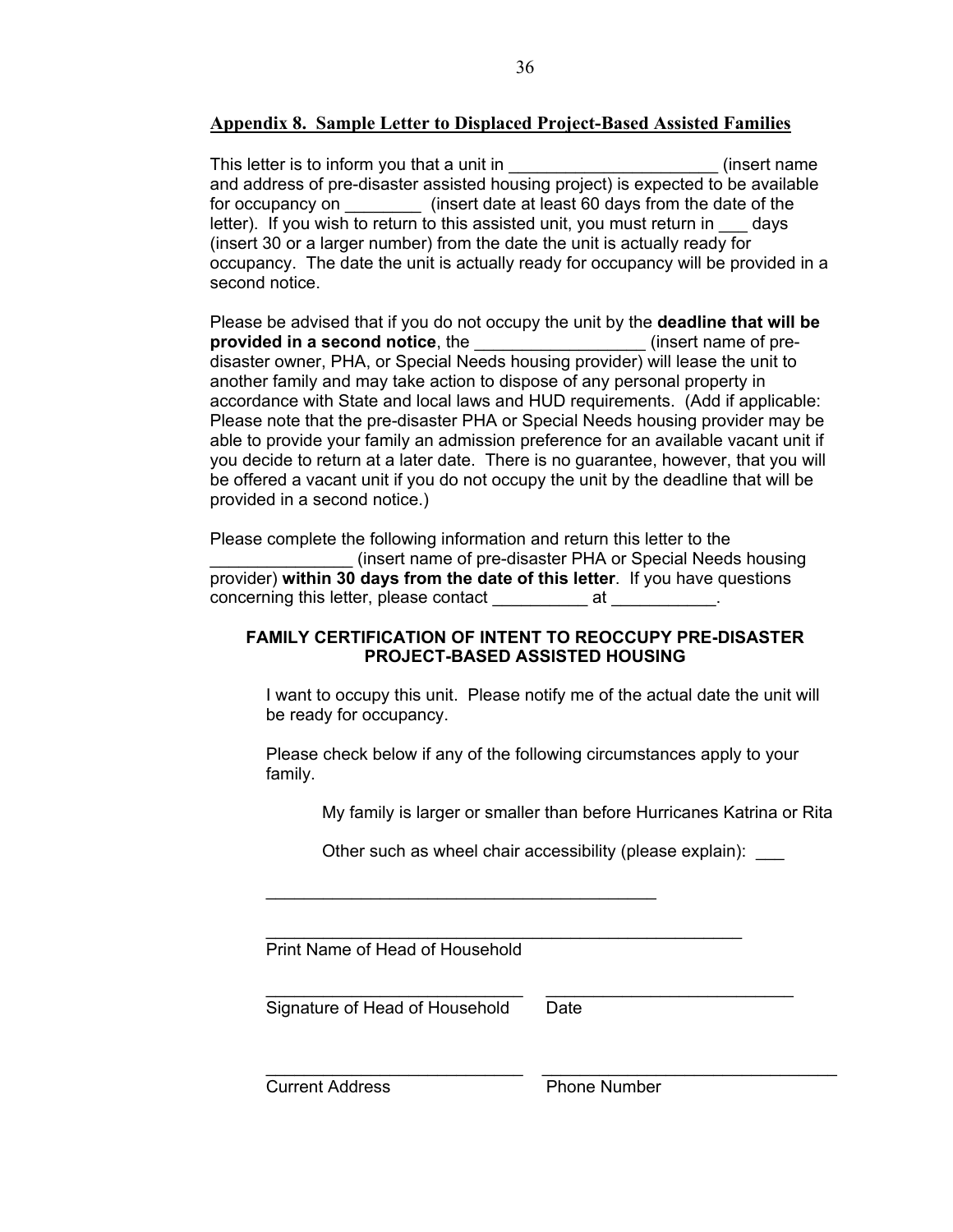### I do NOT want to occupy this unit. **I UNDERSTAND THAT CHECKING THIS BLOCK MEANS THE UNIT WILL BE LEASED TO ANOTHER FAMILY AND THAT I MUST REAPPLY FOR HOUSING ASSISTANCE AT THE END OF ANY DISASTER VOUCHER ASSISTANCE. (THE DISASTER VOUCHER PROGRAM IS EXPECTED TO END ON 9/30/07).**

| Print Name of Head of Household |                     |
|---------------------------------|---------------------|
| Signature of Head of Household  | Date                |
| <b>Current Address</b>          | <b>Phone Number</b> |

### **Add only for families that occupied their pre-disaster project-based voucher unit for 12 months or more before Hurricanes Katrina or Rita**

 Instead of returning to the project-based voucher project that I lived in prior to Hurricanes Katrina or Rita, I want to receive a tenant-based voucher or comparable tenant-based assistance.

| Print Name of Head of Household |                     |
|---------------------------------|---------------------|
| Signature of Head of Household  | Date                |
| <b>Current Address</b>          | <b>Phone Number</b> |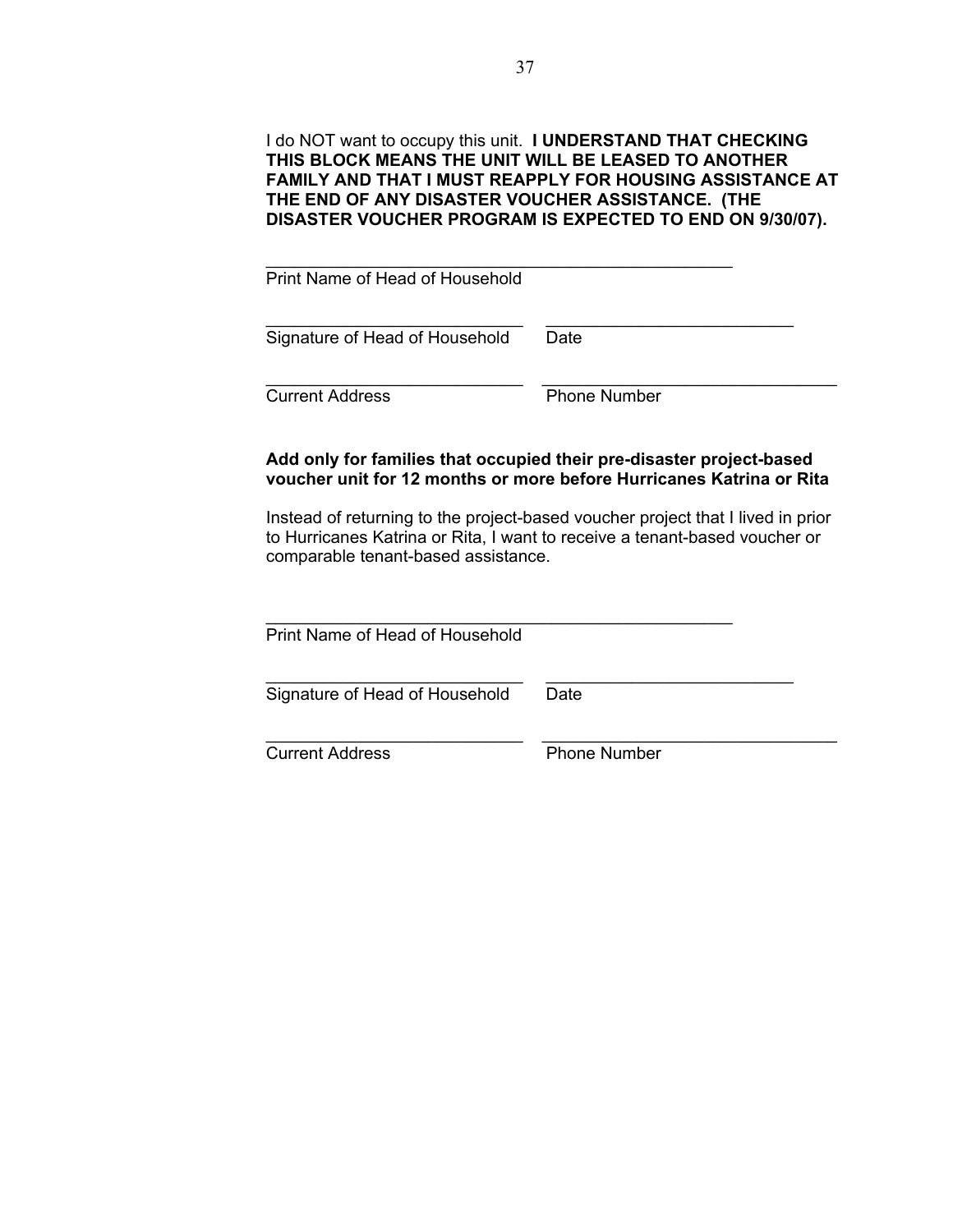### **Appendix 9. Sample Letter to Displaced Tenant-Based Voucher Families Not Receiving DVP or Regular Voucher Assistance**

This letter is to inquire about your plans to return to the jurisdiction of the PHA that provided you voucher assistance immediately before Hurricanes Katrina or Rita. In order to help you make this decision, please be advised that:

(describe (1) any problems with the community infrastructure such as hospital closings, school closings, or dependable utilities and (2) the general availability of rental units in the PHA's jurisdiction).

 $\mathcal{L}_\mathcal{L} = \{ \mathcal{L}_\mathcal{L} = \{ \mathcal{L}_\mathcal{L} = \{ \mathcal{L}_\mathcal{L} = \{ \mathcal{L}_\mathcal{L} = \{ \mathcal{L}_\mathcal{L} = \{ \mathcal{L}_\mathcal{L} = \{ \mathcal{L}_\mathcal{L} = \{ \mathcal{L}_\mathcal{L} = \{ \mathcal{L}_\mathcal{L} = \{ \mathcal{L}_\mathcal{L} = \{ \mathcal{L}_\mathcal{L} = \{ \mathcal{L}_\mathcal{L} = \{ \mathcal{L}_\mathcal{L} = \{ \mathcal{L}_\mathcal{$ 

Please complete the following information and return this letter to the (insert name of pre-disaster PHA) within 60 days from the date of this letter. **FAILURE TO COMPLETE AND RETURN THIS LETTER WITHIN 60 DAYS MEANS THAT YOUR PRE-DISASTER VOUCHER WILL BE GIVEN TO ANOTHER FAMILY AND THAT YOU MUST REAPPLY FOR HOUSING ASSISTANCE IF YOU WANT ANOTHER VOUCHER IN THE FUTURE.**

If you have questions concerning this letter, please contact \_\_\_\_\_\_\_\_\_\_\_\_\_\_\_\_\_\_\_\_\_\_\_ at

#### **FAMILY CERTIFICATION OF INTENT TO RETURN TO PRE-DISASTER TENANT-BASED VOUCHER LOCATION**

 I want to return to the jurisdiction of my pre-disaster PHA and receive regular voucher assistance.

 $\mathcal{L}_\text{max}$  , and the contract of the contract of the contract of the contract of the contract of the contract of the contract of the contract of the contract of the contract of the contract of the contract of the contr

 $\mathcal{L}_\text{max}$  , and the set of the set of the set of the set of the set of the set of the set of the set of the set of the set of the set of the set of the set of the set of the set of the set of the set of the set of the

\_\_\_\_\_\_\_\_\_\_\_\_\_\_\_\_\_\_\_\_\_\_\_\_\_\_\_\_\_\_\_\_\_\_\_\_\_\_\_\_\_\_\_\_\_\_\_\_\_\_

Print Name of Head of Household

Signature of Head of Household Date

\_\_\_\_\_\_\_\_\_\_\_\_\_\_\_\_\_\_\_\_\_\_\_\_\_\_\_ \_\_\_\_\_\_\_\_\_\_\_\_\_\_\_\_\_\_\_\_\_\_\_\_\_\_\_\_\_\_\_ **Current Address Phone Number** 

 $\mathcal{L}_\text{max}$  and  $\mathcal{L}_\text{max}$ 

 I do NOT want to return to the jurisdiction of my pre-disaster PHA at this time. Instead, I want to receive regular voucher assistance in the following City and State:

Print Name of Head of Household

 $\frac{1}{2}$  ,  $\frac{1}{2}$  ,  $\frac{1}{2}$  ,  $\frac{1}{2}$  ,  $\frac{1}{2}$  ,  $\frac{1}{2}$  ,  $\frac{1}{2}$  ,  $\frac{1}{2}$  ,  $\frac{1}{2}$  ,  $\frac{1}{2}$  ,  $\frac{1}{2}$  ,  $\frac{1}{2}$  ,  $\frac{1}{2}$  ,  $\frac{1}{2}$  ,  $\frac{1}{2}$  ,  $\frac{1}{2}$  ,  $\frac{1}{2}$  ,  $\frac{1}{2}$  ,  $\frac{1$ Signature of Head of Household Date

 $\_$  , and the set of the set of the set of the set of the set of the set of the set of the set of the set of the set of the set of the set of the set of the set of the set of the set of the set of the set of the set of th

**Current Address Phone Number** 

 I do NOT want to return to the jurisdiction of my pre-disaster PHA to receive voucher assistance, and I do NOT want to receive regular voucher assistance in